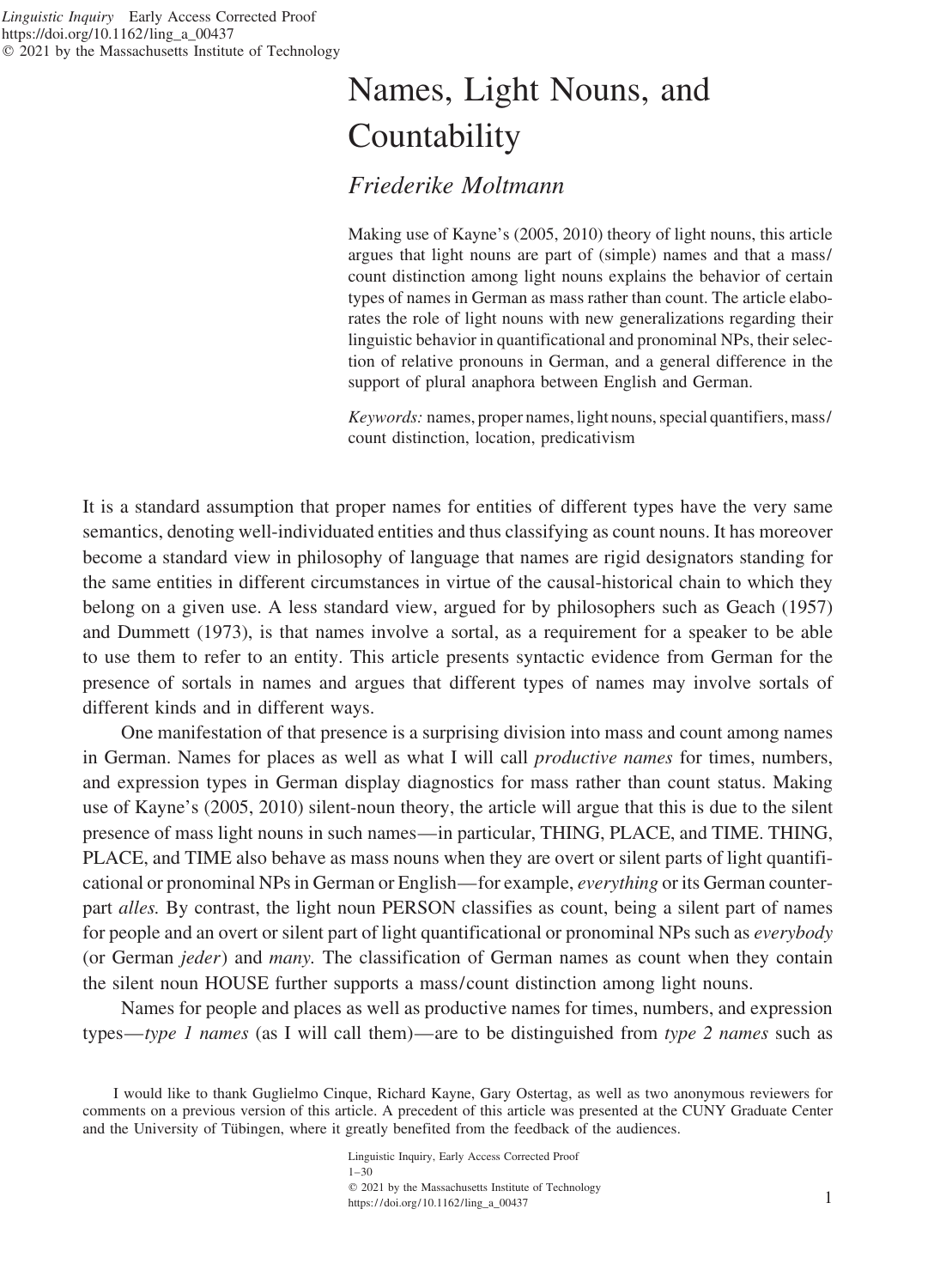*the Hudson River* or *the Parthenon.* Type 2 names, which in German include names for mountains, lakes, temples, and famous precious stones, do not involve a light noun. Rather, they come with a more specific overt or silent sortal and the definite determiner and as a consequence classify as count.

In addition to arguing for the involvement of light nouns in names, the article will present new syntactic and semantic generalizations about light quantifiers such as *something* and *everything*, which play a significant role in philosophically relevant contexts.

The article will first establish a number of generalizations about light nouns as part of quantificational and pronominal NPs in English and German. It will then present the empirical generalizations about German type 1 names that point to a mass/count distinction among light nouns and, more briefly, discuss the role of sortals in type 2 names. Finally, it will review a potential alternative explanation for the mass behavior of the relevant German names—specifically, the predicativist theory of names, on which names as common nouns could divide into mass and count.

## **1 Light Nouns and Light Quantifiers**

This section will present a number of syntactic and semantic generalizations about light nouns, regarding their characteristic syntactic properties; the ability of the light noun THING to stand for absolutely everything, mass or count; and the selection of different light nouns by different quantifiers or determiners in English and German.

Light nouns play a particular role in certain types of quantificational NPs and pronouns. In English, these include *everybody*, *everything*,*someplace*, and *sometime.* Here -*body*, -*thing*, -*place*, and -*time* are light nouns, overt versions of the light nouns PERSON, THING, PLACE, and TIME (Kayne 2005).<sup>1</sup> *Where* in *everywhere* may seem like a light version of PLACE as well; however, following Kayne (2010:chap. 5), *where* is better regarded as a determiner combining with the silent noun PLACE or THING (more on that later). In English, "bare" occurrences of *little*, *much*, *more*, and *a lot* as well as the pronoun *that* contain silent THING.<sup>2</sup> There are also quantifiers that select PERSON rather than THING—for example, bare occurrences of *many* and *few*, on a nonanaphoric use, as in *Many* / *Few believe in God.* Quantifiers and pronouns thus may (or may not) select particular overt or silent light nouns. In some languages, light nouns never appear overtly in light quantifiers. This is the case in German (*jeder* 'everybody', *alles* 'everything', *nichts* 'nothing'). *Everybody*, *everything*, *someplace*, *sometime*, *little*, and *much* thus can be called *light quantifiers.*

Light nouns form a special class of nouns in that they belong to the functional rather than the lexical part of grammar. As such, they have various special syntactic properties. Most importantly, light nouns can stay silent in the absence of an antecedent (Kayne 2005). By contrast, full

<sup>&</sup>lt;sup>1</sup> *Everyone, no one, and someone* involve a numeral *one*, again not a noun. Note, however, that *one* in that context appears to carry the feature [+human], which suggests that *one* has come to act as a realization of

 $2$  For some reason, *a little bit* does not easily take silent restrictions. *\*John said a little bit* is quite bad (as opposed to *John said only little*). However, *John ate a little bit* is fine.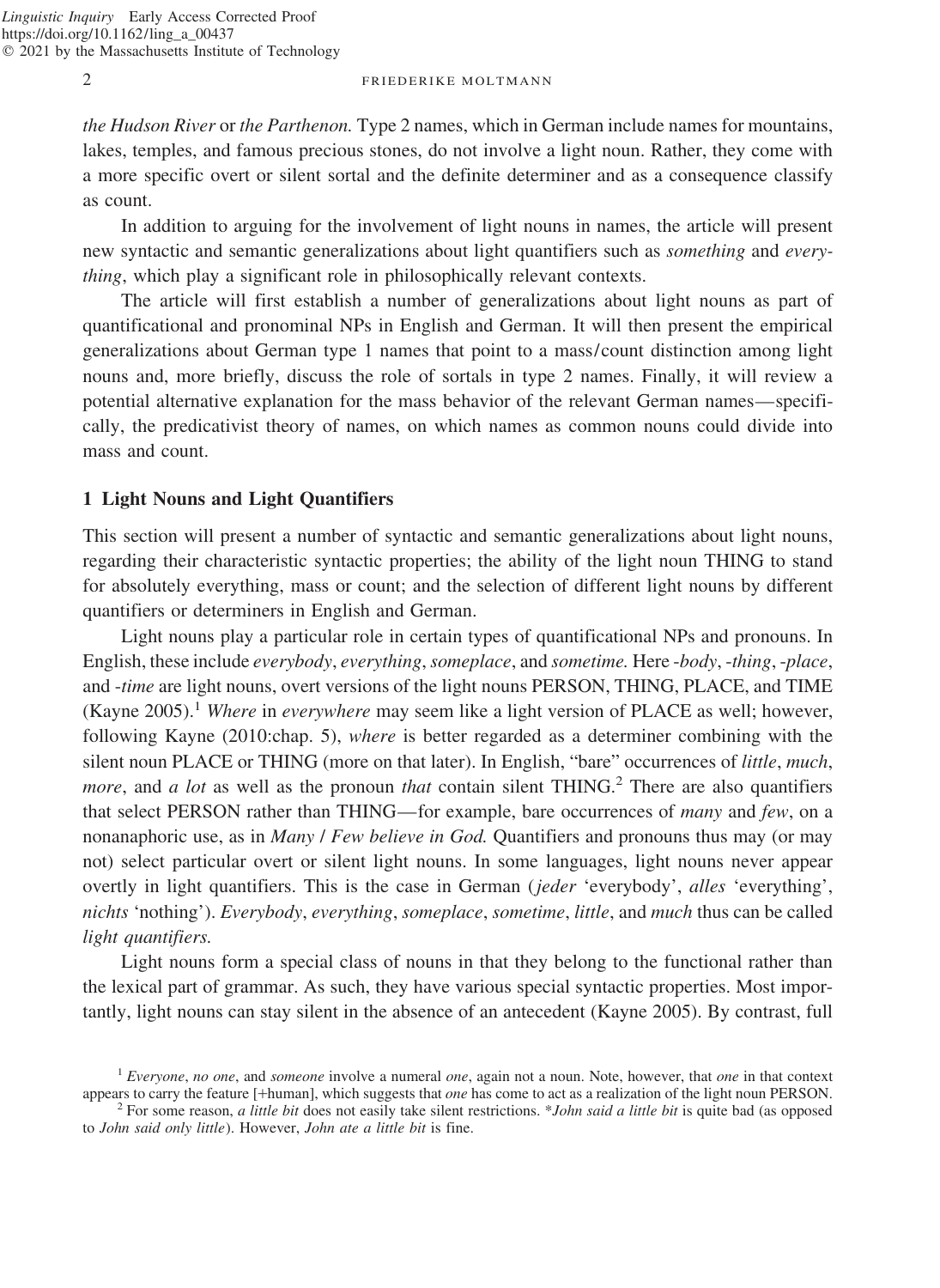#### NAMES, LIGHT NOUNS, AND COUNTABILITY 3

NPs can be silent only through "deletion under identity," that is, in the presence of a linguistic antecedent or possibly a salient object in the discourse context. The difference between light NPs and full NPs in that respect can be illustrated by the different readings of *many* and *too much* in *Many believe in God*, *John bought many*, and *John bought too much*, which differ in the kind of silent nouns they contain, as in (1).

- (1) a. Many PERSON believe in God.
	- b. John bought many N.
	- c. John bought too much THING.

*Many* in (1a), which involves the light noun PERSON, ranges over human beings in general, not requiring an antecedent. *Many* in (1b), by contrast, requires an antecedent in the preceding discourse (e.g., in the question *Did John buy any books?*) and thus involves a deleted full noun. *Too much* in (1c) does not require an antecedent and involves the light noun THING.

In addition to not requiring an antecedent, NPs headed by light nouns (*light NPs (DPs)*) tend to display different syntactic movement behavior, often having to move to a higher (specifier) position, when full NPs can stay in place (Kayne 2005, Collins 2007). Finally, light nouns do not display the syntactic features of full nouns; in particular, they lack gender features (see below) and show a peculiar behavior with respect to number. Yet, as we will see, they display the mass/ count distinction.<sup>3</sup> Semantically, the functional status of light nouns means that their range and content should not vary across languages, but rather is part of a universal inventory, constituting the core of grammar.

Light nouns may come with homophonic full nouns. Though there are generally semantic and perhaps historic connections between the two, the light noun and the corresponding full noun need not share their meaning or even their syntactic features. Thus, the light noun -*body*, an instance of the light noun PERSON, contrasts with the full noun *body.* The difference between light nouns and homophonic full nouns is particularly striking with the nouns -*thing*, the overt version of the light noun THING, and *thing*, the full noun. The light noun -*thing* permits only postnominal adjectival modifiers, but not so the full noun *thing.*<sup>4</sup>

- (2) a. something nice
	- b. some nice thing

There are various semantic differences between the full noun *thing* and the light noun -*thing. Thing* is a count noun, which applies to an entity by way of contextually given individuation conditions (which is why it is often called a "dummy sortal"; see Griffith 1977). *Thing* applies

<sup>&</sup>lt;sup>3</sup> On one view, the mass/count distinction consists of a distinction in functional projection, the presence or absence of a classifier (Borer 2005). This view would be untenable if light nouns display a mass/count distinction yet are unable to participate in functional projections (Collins 2007). On the more standard view, nouns are specified as mass or count in the lexicon. <sup>4</sup> It has been argued that -*thing* in (1a) has moved to a higher syntactic position, leaving a prenominal adjective in

place (Kishimoto 2000). See, however, Larson and Marušič 2004 for arguments that the adjective is in fact in postnominal position.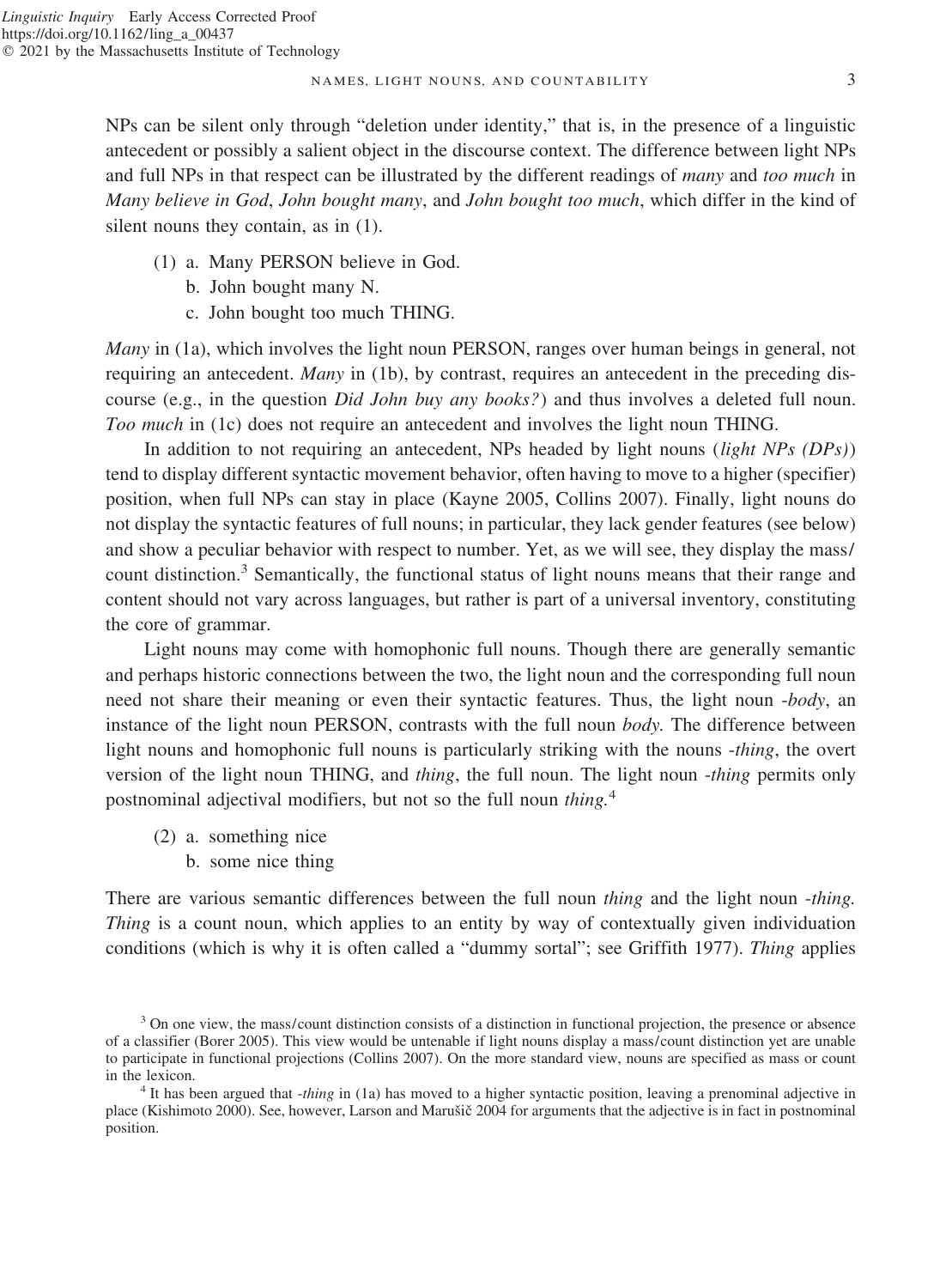only to inanimate enduring objects—in fact, usually material objects. The light noun -*thing* applies to individuals as well as stuff, and thus seems to act as both a count noun and a mass noun (I will return to that in section  $4$ ).<sup>5</sup>

- (3) a. John ate something, an apple.
	- b. John ate something, brown rice.
	- c. John drank something, lemonade.
- (4) a. Mary bought something nice, bath salts / chocolate / an art book.
	- b. Mary bought a nice thing, an art book / \*bath salts / \*chocolate.<sup>6</sup>

Furthermore, *-thing* applies to abstract objects of all sorts and not just material entities.

- (5) a. John admired something about the stone, its color.
	- b. John admires something particularly, namely courage.
- (6) a. John added two to eight, so he added something to eight.
	- b. *Rouge* means something, namely 'red'.

The light quantifier *something* can even range over pluralities, thus acting as a genuine plural quantifier, which means a (syntactically) singular quantifier ranging over pluralities (pluralities as many $)^{7}$ 

- (7) a. John ate something, the cookies.
	- b. I brought you something, a cup, a plate, and a fork.

In fact, -*thing*-quantifiers can be used to range over absolutely everything and are typically used in statements of absolute generality (see Rayo and Uzquiano 2007).

<sup>5</sup> The overt light noun *thing* displays a syntactic count feature not shared by THING, which explains why *thing* can appear with *every* and is excluded in \**littlething*, \**morething*. This, however, is an uninterpreted syntactic feature. In section 4, we will see that *-thing* always acts as a mass noun, even if it introduces a countab

<sup>6</sup> A reviewer has pointed out that certain count NPs are possible in such contexts—for example, those with *present* and *drink* as head nouns.

- (i) a. Mary bought a nice present for her mom, bath salts.
	- b. Mary drank a drink she likes, lemonade.

Those count NPs are also possible in predicative position with mass NPs in subject position, on a generic, type-referential reading.

- (ii) a. Bath salts are a nice present for a girl.
	- b. Lemonade is a drink that I would not offer in the evening.

However, these are not counterexamples to the view that -*thing* is able to act as a mass noun. There is something special about the count nouns *present* and *drink*—namely, that they convey countability on the basis of function rather than inherent properties of the entity being described (e.g., having a boundary or other form of unity). As a result, functional count nouns of this sort present significant challenges to received views of the mass/count distinction that are based on mereological properties of entities. But they do not present a challenge to the present argument, that *something* has mass uses. Note that other count nouns that convey countability on the basis of the inherent unity of an entity, such as *object* or *entity*, are equally impossible in contexts such as (ii).

(iii) ???John bought an object / an entity, bath salts.

<sup>7</sup> The existence of plural quantifiers in natural language has, incorrectly, been questioned by some philosophers (Linnebo 2017).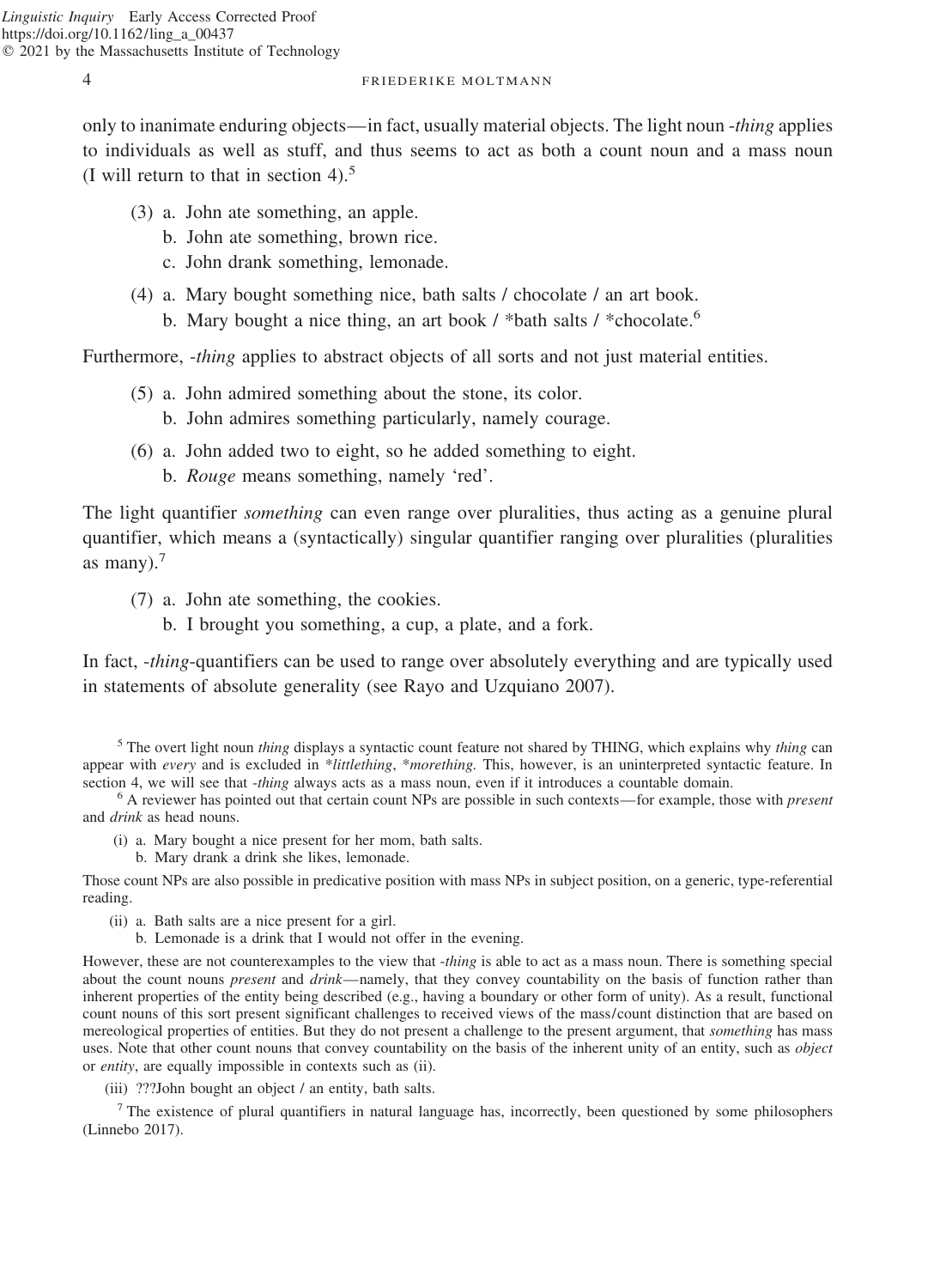- (8) a. Are there quantifiers ranging over absolutely everything?
	- b. Nihilists doubt the existence of everything there is.
	- c. The world is everything there is. (Wittgenstein)

In certain contexts, -*thing* is restricted to inanimate objects (??*John saw something, namely Mary*). This can be explained as a blocking effect, given the availability of the more specific *somebody* in the same sentential context. That is, if for an expression X, the language contains an expression Y with a more specific meaning than that of X, then the choice of X instead of Y indicates that X is to be understood with a meaning complementary to that of Y. The light noun THING is thus the most general noun, applying to anything whatsoever.

There are certain argument positions in which only light NPs, not full NPs, may appear. Some of them are of considerable interest philosophically—in particular, the complement position of certain attitude verbs (*say*, *think*, *claim*) and of copula verbs and intensional transitive verbs.<sup>8</sup>

- (9) a. John said something nice / \*some nice thing.
	- b. Mary thought / assumed something / \*some thing.
	- c. John became something admirable, a hero / \*some admirable thing.
	- d. John is looking for something, an assistant / \*some thing, an assistant.

For that reason, such quantifiers have been considered nonnominal quantifiers (Rosefeldt 2008). While that label is obviously incorrect syntactically, the syntactic category distinction between light NPs and full NPs is yet to be explored for the semantics of nonreferential complements.

It has been proposed that light nouns come with no syntactic features or functional projections (Collins 2007). This certainly holds for gender features. Light nouns lack the gender features of full nouns, as can be seen from the absence of gender agreement between the apparent feminine light noun and an adjective in French (*quelque chose de bon* / \**de bonne*) and Italian (*qualcosa di buono* / \**di buona*), as well as in the obligatory neuter gender of adjectives modifying PERSON light NPs in German (*niemand interessantes* / \**interessanter* / \**interessante* 'no one interesting (neut.) / (masc.) / (fem.)'). Given that light nouns are not marked for gender, a modifying adjective needs to take neuter—that is, unmarked—gender.

Light quantifiers ranging over locations have the syntactic peculiarity of not requiring or even allowing a spatial preposition in particular cases.

(10) John worked (\*at) someplace.

In the literature, this is generally accounted for by having *someplace* move to Spec,P, allowing the P to stay empty (Kayne 2005, Collins 2007, Terzi 2010a,b). This means that *where*, *when*, *somewhere*, *every*, and so on are PPs, not NPs.

There are pronouns corresponding to light quantifiers, namely, *that*, *what*, *who*, *where*, and *when. That* and *what* are pronominal counterparts of *something*, which means they are able, in principle, to stand for anything whatsoever. This is most obvious in the use of *what* in questions,

<sup>8</sup> See Moltmann 2003, 2013a for a discussion and semantic analysis of light quantifiers as "special" or "nominalizing" quantifiers with the various sorts of intensional predicates with which they may occur.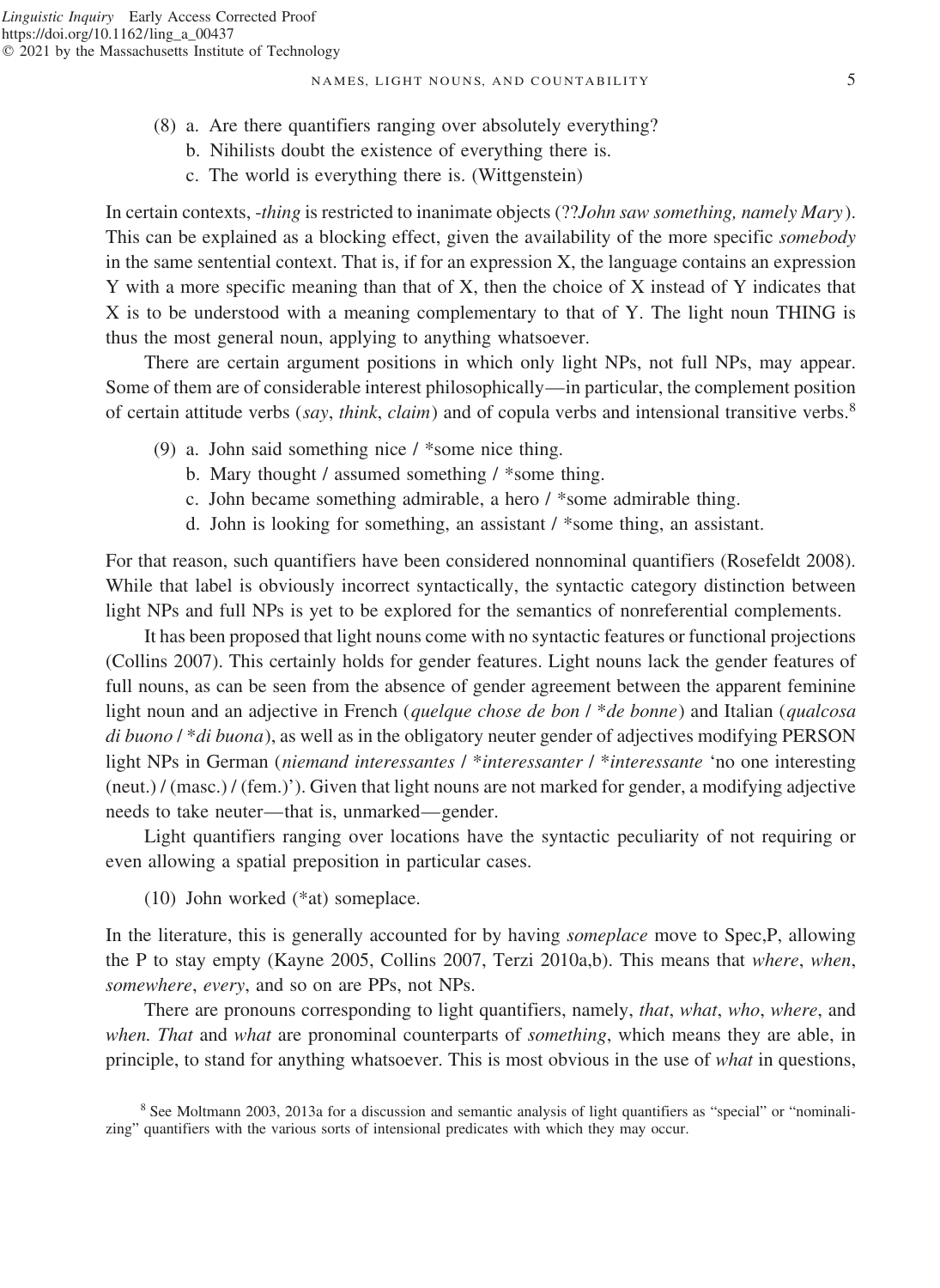which allows anything whatsoever to be mentioned as an answer, as long as the presuppositions of the predicate permit it.

(11) What did John see? He saw Mary.

*That*, *what*, *who*, and *where* are best not considered light nouns themselves, though. Thus, Kayne (2010:chap. 5) argues that *where* is in fact a determiner combining with the silent noun PLACE or THING, so that (12a) is in fact (12b).

- (12) a. John went where Mary went.
	- b. John went where-PLACE Mary went.

Similarly, *there* will be *there*-PLACE, *what what*-THING, *that that*-THING, and *when when*-TIME, respectively.<sup>9</sup>

In German, the counterpart of *where*, *wo*, is more obviously able to combine with THING: in relative clauses modifying THING-NPs (*alles*'everything', *etwas*'something', *nichts*'nothing', *das* 'that'), *wo* rather than *was* (as a relative pronoun; see below) appears with prepositions (in fact, postpositions) (Noonan 2017). This is illustrated in (13) with 'everything' and 'that'.

- (13) a. alles, wovon / womit / worüber / \*von was / \*mit was / everything where.of / where.with / where.about / of what / with what / \*u¨ber was about what 'everything of which / with which / about which / of which / with which / about which' b. das, wovon / \*was von / \*von was / ??von dem
	- that where.of / what of / of what / of which 'that of which'

Similarly, *da* appears as counterpart of *das* 'that' with prepositions (*davon* 'of that', *darüber* 'about that', *damit* 'with that'). *Where* and *wo*/*da* thus are determiners able to combine with both light nouns PLACE and THING.

As mentioned already, in contrast to their English counterparts, German light quantifiers do not involve an overt light noun. *Alles* 'everything', *etwas* 'something', and *nichts* 'nothing' are THING-quantifiers, and thus their actual structure is [*alles* THING], [*etwas* THING], and [*nichts* THING]; *jeder* 'everyone', *jemand* 'someone', and *niemand* 'no one' are PERSON-quantifiers. *Alles* as a THING-quantifier is as potentially unrestricted as English *everything.* Light nouns, in their overt or silent versions, thus are selected by particular quantifiers or pronouns.

<sup>9</sup> PLACE will also be part of *somewhere* since *where* here is not a light noun either (and likewise for German *irgendwo* 'somewhere').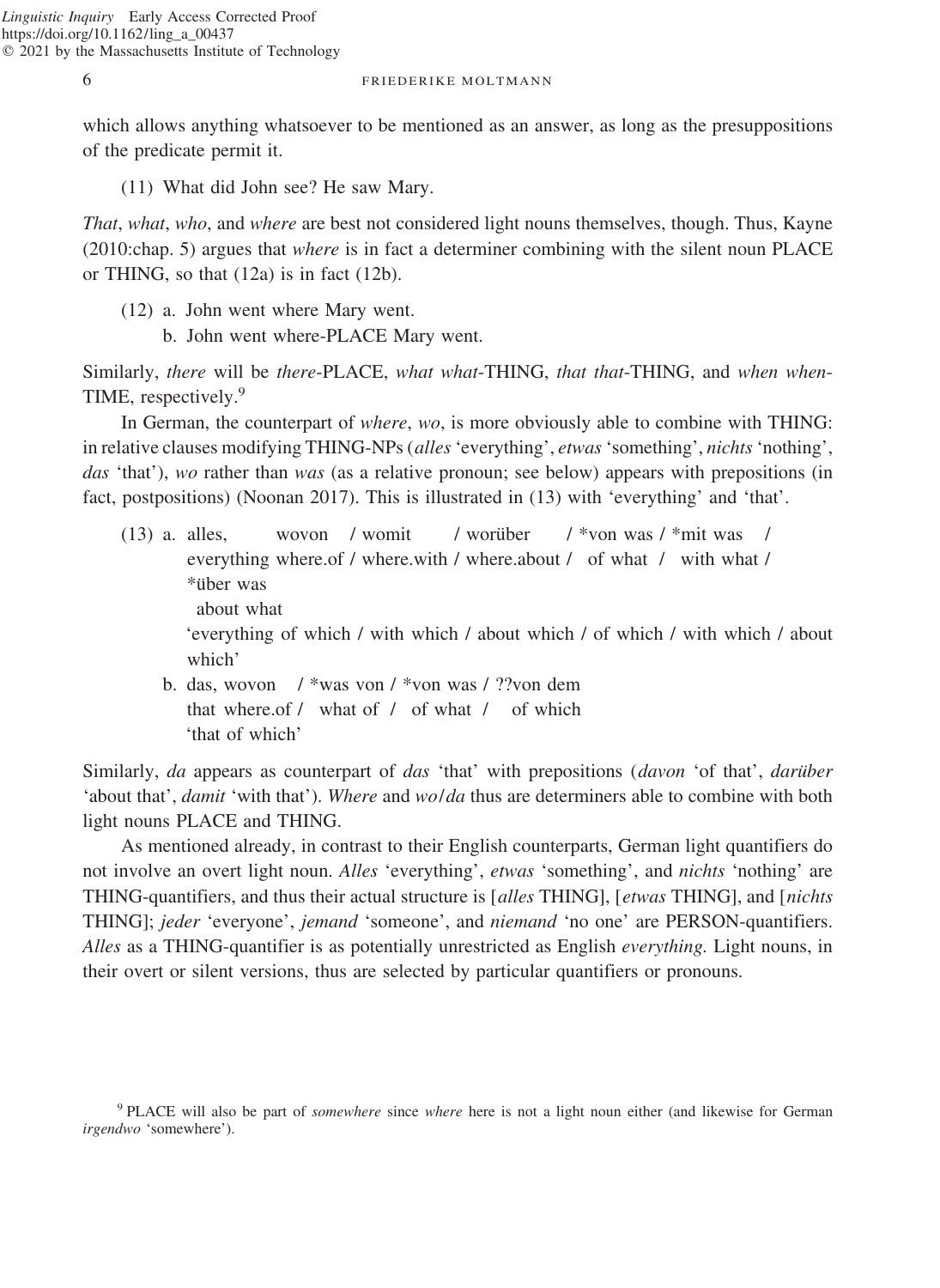## **2** *W***-Pronouns in German**

German light quantifiers and pronouns show a peculiarity that is particularly important in the context of this article. This concerns the choice between two sorts of relative pronouns:

- 1. w-*pronouns*, which consist of the neuter pronouns *was* and *wo*
- 2. d-*pronouns*, which consist of the gender-marked pronouns *der* (masc.), *die* (fem.), and *das* (neut.).<sup>10</sup>

There are some contexts for which the choice between *d*-pronouns and *w*-pronouns varies among speakers, and various subtle semantic parameters seem to be at play. However, the following generalizations capture stable intuitions (Brandt and Fuß 2017, 2019). In general, NPs headed by full nouns choose *d*-pronouns, illustrated in (14) with only a neuter noun (*Objekt*), as *was* is neuter.<sup>11</sup>

(14) Maria nahm jedes / ein / kein Objekt, das / \*was sie fand. Maria took every / some / no object that / what she found 'Maria took every / some / no object that she found.'

By contrast, neuter light quantifiers and pronouns such as *alles* 'everything', *das* 'that', *nichts* 'nothing', *etwas* 'something', *viel* 'much', and *das meiste* 'most' select *w*-pronouns.12

 $(15)$  a. Alles, was / \*das Hans besitzt, ist schön. everything what / that Hans owns is beautiful 'Everything that Hans owns is beautiful.'

<sup>10</sup> The choice between *d*-pronouns and *w*-pronouns was described by various early German grammarians, such as Behagel, Curme, and Cutting; see Brandt and Fuß 2017, 2019 for detailed references.

 $\overline{P}^{1}$  Nominalized superlative adjectives also take *w*-pronouns rather than *d*-pronouns.

(i) das Beste, was / \*das 'the best that'

Brandt and Fuß (2017) argue that this is due to an implicit *alles* (which selects *w*-pronouns) in superlatives (the best better than everything).

For at least some speakers, including myself, mass NPs that are not definite also select or at least prefer *w*-pronouns.

(ii) etwas / alles Wasser (mass, neut.), was / ??das mit Rosenöl vermischt ist 'some / all water that is mixed with rose oil'

For such speakers, NPs such as *all das Wasser* 'all that water' permit both *w*-pronouns and *d*-pronouns, the former obviously being selected by *all* and the latter by *das.*

(iii) all das Wasser, was / das er trinkt 'all that water that he drinks'

However, since those judgments are not represented in the corpus study of Brandt and Fuß (2017), I will leave the issue

aside.<sup>12</sup> Light adverbial pronouns and quantifiers involving TIME and PLACE such as *dann* 'then' and *irgendwo* 'somewhere' choose *w*-pronouns.

- (i) a. Hans kommt dann, wenn er will / \*zu dem er will. Hans comes then when he wants / to which he wants 'Hans will come when he wants.'
	- b. Maria ist irgendwo, wo / \*an dem die Sonne scheint. 'Maria is somewhere, where / in which the sun is shining.'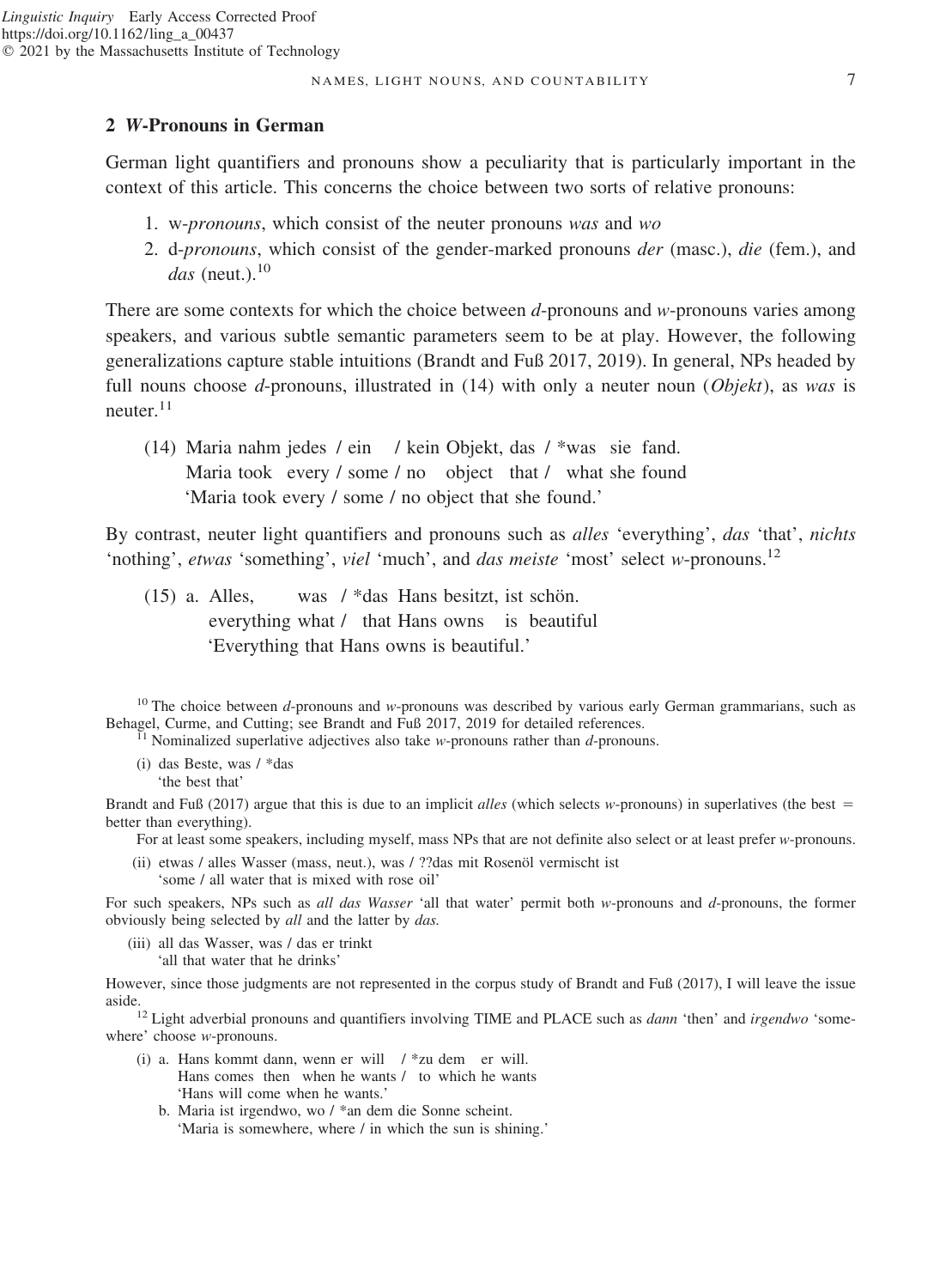bought.'

### 8 FRIEDERIKE MOLTMANN

- b. Etwas, was  $/$ \*das Hans ärgert, ist der Lärm. something what / that Hans bothers is the noise 'Something that bothers Hans is the noise.'
- c. Nichts, was / \*das Hans sagte, ist wahr. nothing what / that Hans said is true 'Nothing that Hans said is true.'
- d. Hans sagte mir nichts, wovon / ??von dem ich nicht schon wusste. Hans told me nothing where.of / of that I not already knew 'Hans told me nothing that I did not already know about.'
- e. Das meiste, worüber / ???über das er sprach, war uninteressant. the most where.about / about that he talked was uninteresting 'Most of what he talked about was uninteresting.'

Not all light NPs select *w*-pronouns, though. In particular, those with the light noun PERSON do not.

- (16) a. Jeder / Niemand / Jemand, der / \*was mich kannte, kam. everybody / no.one / someone who / what me knew came 'Everybody / No one / Someone who / what knew me came.'
	- b. Jeder, von dem / \*wovon / \*von was Maria gesprochen hatte, kam. everybody of whom / where.of / of what Maria talked had came 'Everybody, of whom / where / what Maria had talked, came.'

The difference between light nouns and full nouns is also evident when neuter pronouns are contrasted with silent full nouns and silent light nouns as in (17) from Brandt and Fuß 2017:212.

(17) a. Das Bild, das Peter gekauft hat, war teurer als das, das Maria the picture that Peter bought has was more.expensive than that that Maria gekauft hat. bought has 'The picture that Peter has bought was more expensive than the one that Maria has bought.' b. Das Bild, das Peter gekauft hat, war teurer als das, was Maria the picture that Peter bought has was more.expensive than that what Maria gekauft hat. bought has 'The picture that Peter has bought was more expensive than the one that Maria has

(17a) compares the picture Peter bought with the picture Maria bought; (17b) compares it with the things Maria bought. In (17a), *das* is followed by a silent full noun (*das* N); in (17b), it is followed by a silent light noun (*das* THING).

The standard view about the choice of relative pronouns in German is that *w*-pronouns are subject to an elsewhere condition: *w*-pronouns are chosen just in case the condition for *d*-pronouns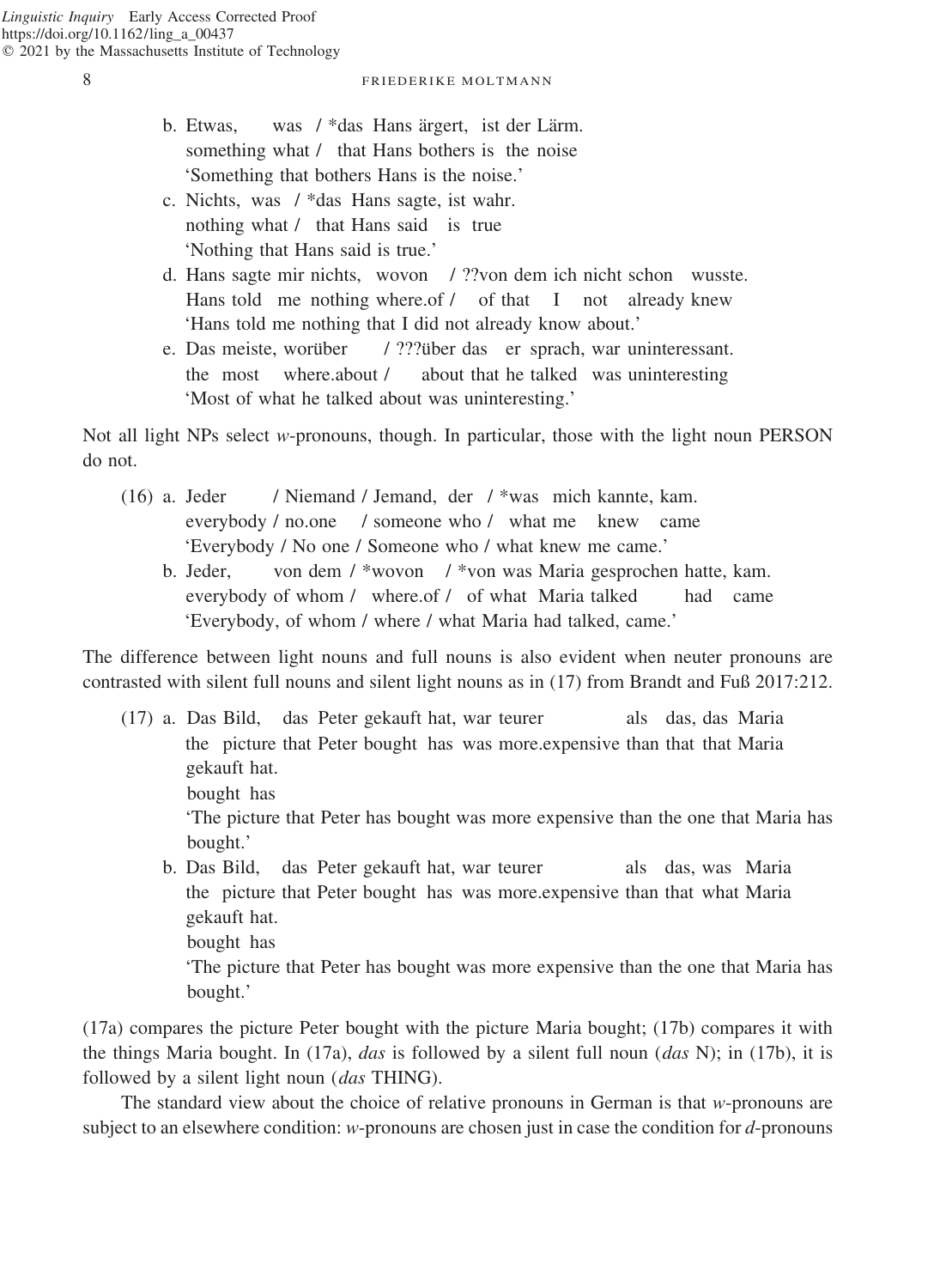### NAMES, LIGHT NOUNS, AND COUNTABILITY 9

is not met, namely, that the head noun be gender-marked ([+masculine], [+feminine], [+neuter]  $(=[-$ masculine,  $[-$ feminine])) (Brandt and Fuß 2017, 2019, and references therein). The condition holds for full nouns as well as *jeder* / *jemand* / *niemand*, and so on. This, though, poses difficulties for the view that light nouns do not carry gender features. The lack of gender marking on THING, TIME, and PLACE leads to a default classification as neuter. But this does not apply to PERSON, which selects *d*-pronouns. I will argue that what distinguishes PERSON from the other light nouns is its status as a noun ranging over a countable domain. This requires the elsewhere condition on *w*-pronouns to be modified as follows:

(18) *Condition on the choice of German relative pronouns (*d*-pronouns and* w*-pronouns) D*-pronouns appear with head nouns carrying the feature [+masculine], [+feminine], [+neuter], or [+count]; *w*-pronouns appear elsewhere.

I will turn to the count/noncount status of light nouns after discussing a related phenomenon, the support of plural anaphora.

## **3 Plural Anaphora in English and German**

The selection of *w*-pronouns by light nouns goes along with a failure to support plural anaphora. This requires a few words about plural anaphora in German and in English and an important difference between the two languages. The plural anaphor *sie* in German generally requires antecedents that are syntactically plural, as in (19a–c). By contrast, English *they* allows antecedents that are syntactically mass, though semantically plural—namely, in particular conjunctions of mass NPs, as the acceptable English translations of (19a–c) illustrate.

- (19) a. Hans hat Mehl und Reis gekauft. Er hat \*sie /  $\check{c}$ es /  $\check{c}$ das / $\check{c}$  beides bezahlt. Hans has flour and rice bought he has them / it / that / both paid.for 'Hans bought flour and rice. He paid for them / it / that / both.'
	- b. Maria hat das Silber und das Gold betrachtet. Sie hatte \*sie /  $\epsilon$ s noch nicht Maria has the silver and the gold looked.at she had them / it yet not gesehen.

seen 'Maria has looked at the silver and the gold. She had not seen them / it before.'

c. Der Regen und der Schnee, Maria hat beides / das / \*sie gesehen. the rain and the snow Maria has both / that / them seen 'The rain and the snow, Maria has seen both / that / them.'

Instead of the plural pronoun *sie*, German allows only *es* 'it', *das* 'that', or *beides* 'both'.<sup>13</sup> *Beides* is syntactically singular (mass), yet behaves like a plural semantically.<sup>14</sup>

<sup>13</sup> Somewhat colloquial German also allows *die* 'the / they' in the contexts (19a–b). *Die* is homophonous with the plural determiner and also acts as a demonstrative without linguistic antecedent. I take *die* to be a plural demonstrative (referring to a contextually given plurality), not a pronoun. It is thus not subject to the condition on pronouns in German in (21). <sup>14</sup> See Moltmann 2021 on *beides.*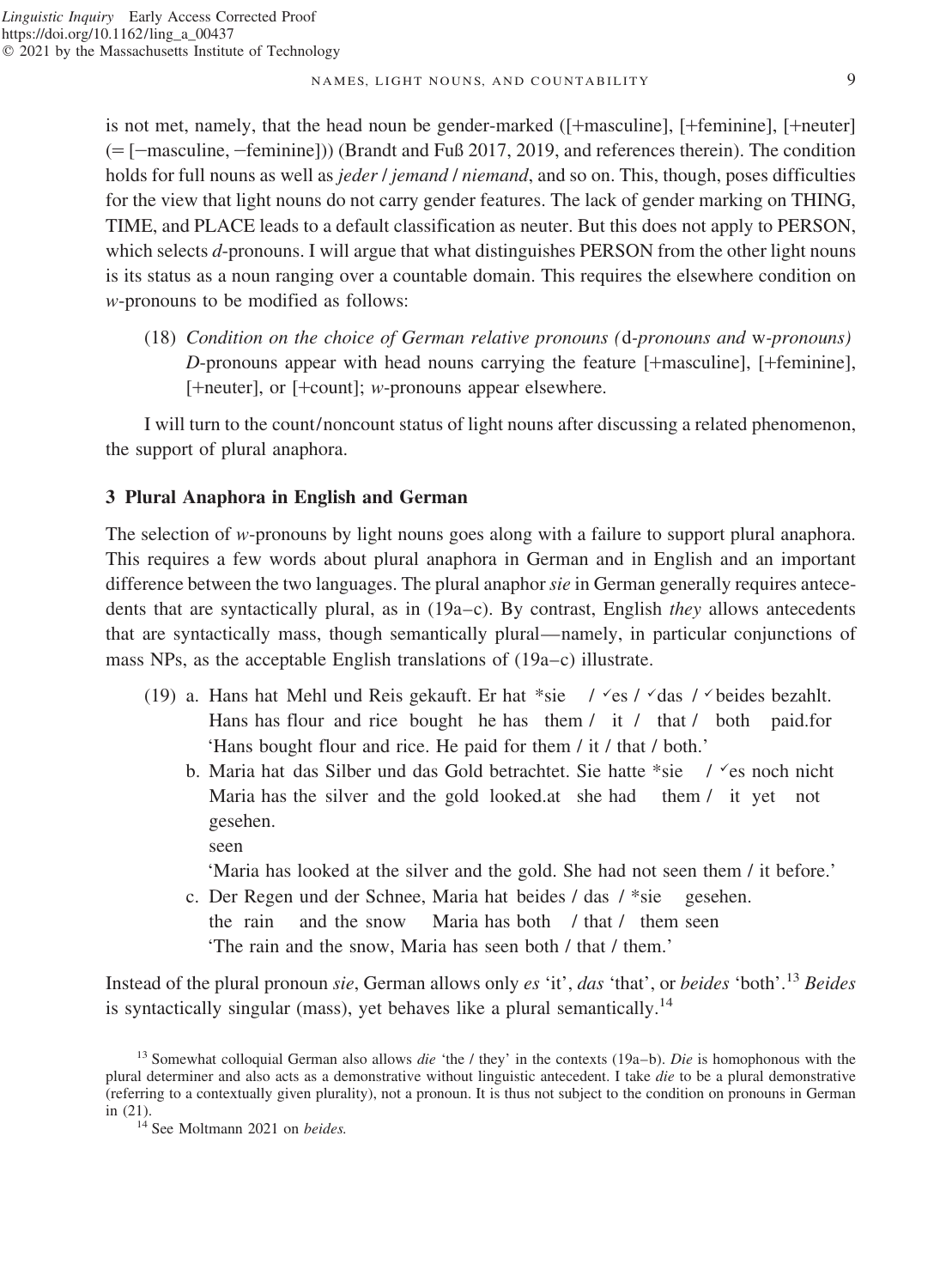Let us assume that plural pronouns are in fact determiners, as suggested by Kayne (2010), following Postal (1966). Then the plural determiners *they* / *sie* select semantic plurality in English, but syntactic plurality in German. This is made more precise in (20), using the notion of an integrated whole (Simons 1987, Moltmann 1997), a notion of unity of entities that is independent of syntactic singularity.

- (20) a. For a discourse context c and an NP X, [*they*  $X$ ]<sup>c</sup> is defined only if an utterance of X is part of c and the semantic value of X is a plurality of integrated wholes.
	- b. For a discourse context c and an NP X,  $[site X]^c$  is defined only if an utterance of  $X$  is part of c and [+plural].

Referents of singular count NPs are generally integrated wholes, but referents of definite mass NPs, such as *the silver*, are as well. *The silver* is an integrated whole in the sense that it is the maximal entity (in the context) whose parts share the property of being silver (Simons's (1987) notion of an FF-integrated whole; see also Moltmann 1997).

Why do English and German differ with respect to the antecedents of plural anaphors? This appears related to the fact that gender features are determined syntactically in German and semantically in English. In German, gender as a syntactic feature of nouns is fixed in the lexicon, rather than being based on the nature of the referent, as in English.<sup>15</sup> Moreover, German personal pronouns (*er* 'he', *sie* 'she', *es* 'it') and determiners (*der*, *die*, *das*) require syntactic agreement with the gender of the relevant NP. (20b) is then part of a more general condition according to which German pronouns select NPs on the basis of syntactic features of their antecedents.<sup>16</sup>

- (21) *Condition on English and German anaphoric pronouns*
	- a. For an English pronoun p, an NP X, and a discourse context c,  $[p \ X]$ <sup>c</sup> is defined only if an utterance of  $X$  is part of c and the semantic value of  $X$  satisfies the features of p.
	- b. For a German pronoun p, an NP X, and a discourse context c,  $[p X]$ <sup>c</sup> is defined only if an utterance of X is part of c and X agrees in syntactic features with p.

What is important in the present context is the observation that conjunctions of light NPs that select *w*-pronouns also fail to support plural anaphora, as  $(22a-b)$  show.<sup>17</sup>

<sup>15</sup> Uses of *she / her* for ships in English may be set aside as peculiarities of the individuation of certain artifacts.<br><sup>16</sup> As a reviewer points out, *they / them* may take *someone / a student* as antecedent in collo

On this use, *they* / *them* seems to have lost its plural feature, exploiting the fact that the plural does not come with gender marking in English.<br><sup>17</sup> Bare mass nouns as names of kinds in German also require *w*-pronouns (for the relevant group of speakers, see

footnote 11).

- (i) a. Magnesium, was / ???das lebenswichtig ist, ist ein wichtiges Metal. magnesium which / that vital is is an important metal 'Magnesium, which is essential for life, is an important metal.'
	- b. Reis, was / ???der gesünder ist als Weizen, ist nicht teuer. rice which / that healthier is than wheat is not expensive 'Rice, which is healthier than wheat, is not expensive.'

Moreover, conjunctions of bare mass nouns in their kind-referring use do not support plural anaphora.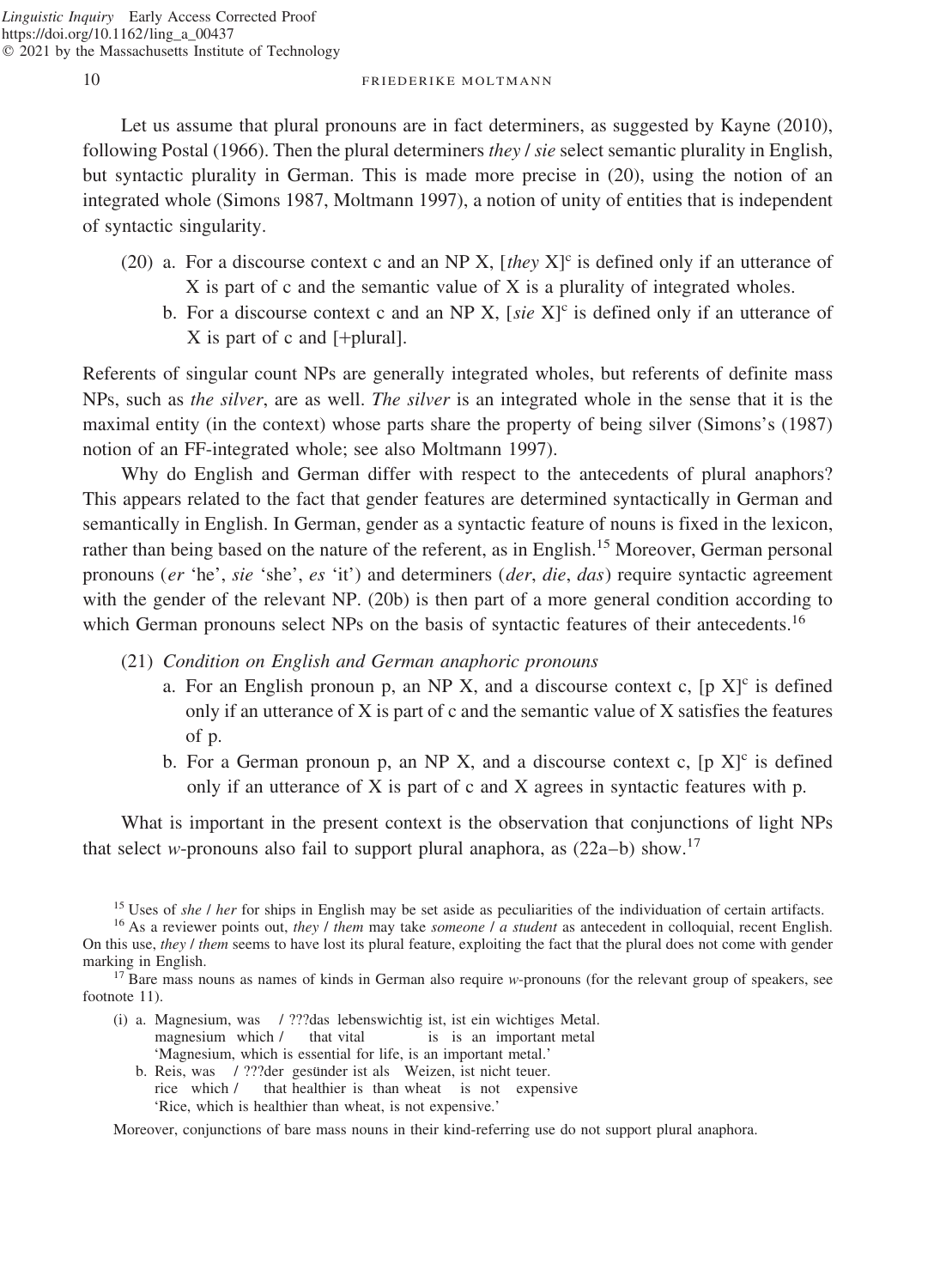- 
- (22) a. Hans kann sich an das erste und das zweite erinnern, was Maria gesagt hat. Hans can himself at the first and the second recall which Maria said has Max kann sich daran / \*an sie auch erinnern. Max can himself there.at / at them too recall 'Hans can recall the first thing and the second thing Maria said. Max can recall them / that too.'
	- b. Hans hat etwas gebaut und Maria hat etwas gezeichnet. Peter hat (das) Hans has something built and Maria has something drawn Peter has (that) beides / \*sie bewundert. both / them admired 'Hans has built something and Maria has drawn something. Peter has admired (that) both / them.'

(22a) contrasts with (23), with the full noun *Ding*, which takes *d*-pronouns and supports plural anaphora.

(23) Hans kann sich an das erste und das zweite Ding erinnern. Max kann sich an Hans can himself at the first and the second thing recall Max can himself at sie auch erinnern.

them too recall

'Hans can recall the first thing and the second thing. Max can recall them too.'

Light nouns that select *w*-pronouns thus parallel mass nouns in their failure to support plural anaphora. This indicates that the light noun THING sides with mass nouns rather than with count nouns, or, more carefully, has "noncount" status. The next section will provide further arguments for the noncount status of THING as well as of the light nouns TIME and PLACE. This status will then play an important role in explaining the behavior of German names with respect to relative pronoun selection and plural anaphora support.

b. Magnesium und Eisen sind lebenswichtig. Jeder braucht \*sie / vdas. magnesium and iron are vital everyone needs them / that 'Magnesium and iron are essential for life. Everyone needs them.'

- (iii) a. Brauner Reis, was / ???der gesünder ist als Weizen, ist nicht teuer. brown (masc.) rice which / that healthier is than wheat is not expensive 'Brown rice, which is healthier than wheat, is not expensive.'
	- b. Große Weisheit, was / ???die nur wenige besitzen, ist selten. great (fem.) wisdom which / that only few possess is rare 'Great wisdom, which only few possess, is rare.'

<sup>(</sup>ii) a. Gold und Silber werden zum Schmuckherstellen verwendet. \*Sie glänzen. gold and silver are to.the jewelry.making used they shine 'Gold and silver are used to make jewelry. They are shiny.'

Bare mass nouns remain mass NPs even if they refer to a unique, well-individuated kind.

Note that even feminine and masculine kind-referring mass NPs take *w*-pronouns (for the relevant group of speakers), as the inflection of the adjectival modifiers in (iii) indicates.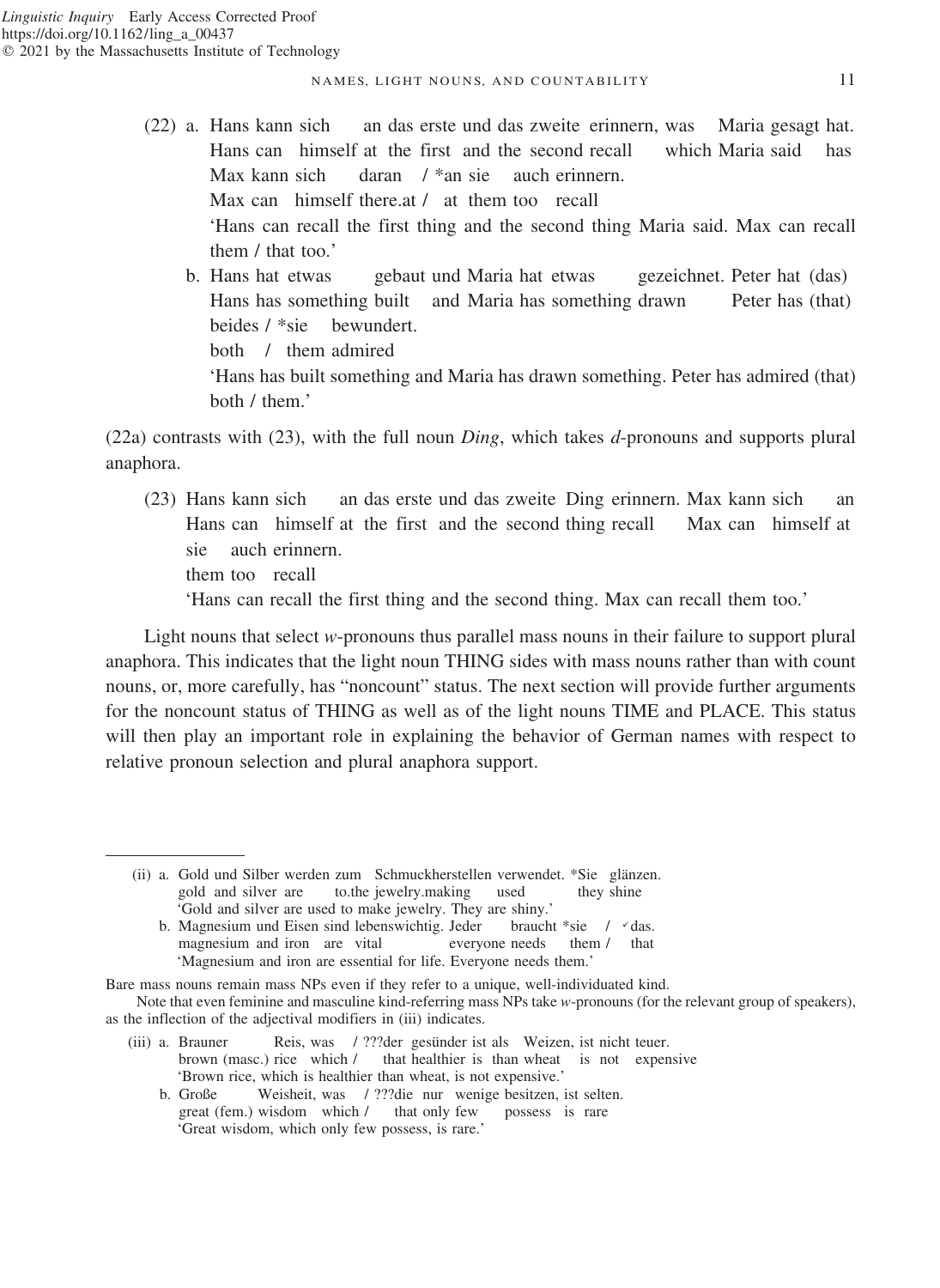## **4 The Noncount Status of the Light Nouns THING, TIME, and PLACE**

Light nouns do not come with a syntactic mass/count distinction—a distinction that is to some extent arbitrary, with full nouns reflecting at best "grammaticalized individuation" (compare English *shoes – footwear*, *rice grains – rice*) (Rothstein 2017). Rather, the status of a light noun as count or noncount is strictly determined by semantic criteria. Given such criteria, PERSON obviously classifies as count, but not so THING, TIME, and PLACE.

First of all, we have seen that there are both mass and apparent count uses of THING. Though the light noun -*thing* contrasts with the full noun *thing*, which has only a count use, there are apparent count uses of -*thing* as well. -*thing* in fact has a plural: *several things. Several things* can appear in contexts in which only light NPs can appear, such as the object position of a verb of saying.

- (24) a. He said something nice.
	- b. ???He said some nice thing.
	- c. He said several nice things.

Syntactically, though, the plural *things* behaves like the full noun *thing*, with the adjective preceding the noun. German, which lacks an overt version of the light noun THING, forms a plural of THING using the plural of the full noun *Ding*, but with the light noun meaning of THING.

- (25) a. Er hat etwas  $/$  \*ein Ding gesagt. he has something / a thing said 'He said something / a thing.'
	- b. Er hat mehrere Dinge gesagt. he has several things said 'He said several things.'

Like the English plural *things*, *Dinge* as in (25b) syntactically remains a full noun, selecting *d*pronouns.<sup>18</sup>

THING-quantifiers in German also appear to have singular count uses, as is apparent with cardinal or ordinal numerals in *eines* 'one thing', *das eine* 'the one thing', and *das erste* 'the first thing'.

- (26) a. Hans hat eines vergessen, dass er ein Visum braucht. Hans has one forgotten that he a visa needs 'Hans forgot one thing, that he needs a visa.'
	- b. Das eine, was Hans vergessen hat, ist, dass er ein Visum braucht. the one what Hans forgotten has is that he a visa needs 'The one thing that Hans forgot is that he needs a visa.'

<sup>18</sup> Other languages do not seem to display a syntactic difference between the singular and plural of THING. For example, the French light noun *chose* and the Italian noun *cosa* have count uses and a plural from the same paradigm (*plusieurs choses* 'several things', *molte cose* 'many things'). This indicates that light nouns do not as such lack number; only silent THING does so.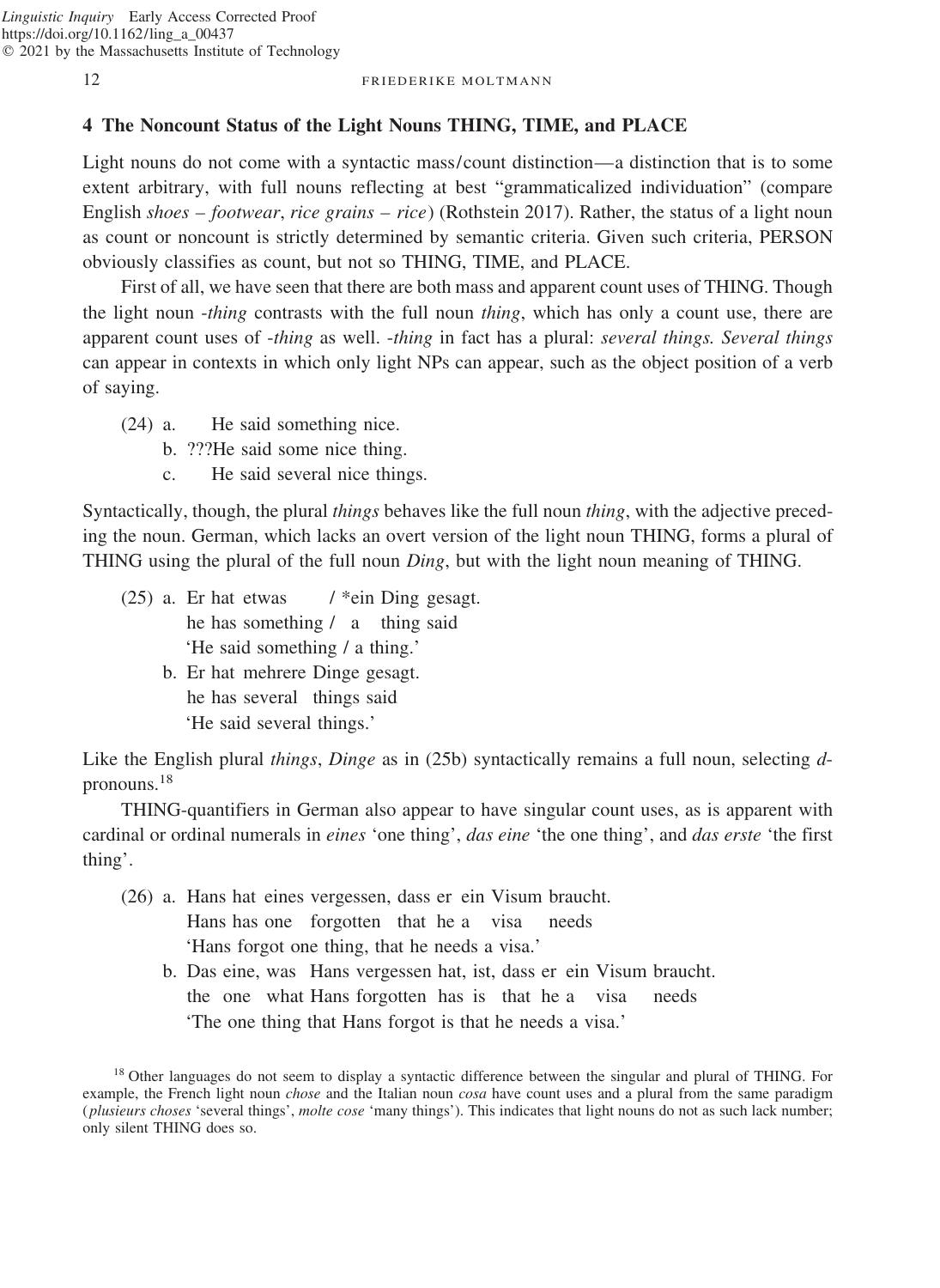c. das erste, was Maria gesagt hat the first what Maria said has 'the first thing Maria said'

Thus, THING, in English and in German, has both mass and count versions and a plural borrowed from the full noun homophone.

However, there is something special about the count use of THING. On that use, THING need not pick up on any inherent countability of an entity, unlike the singular full count nouns *thing* and *Ding.* Rather, THING, on a count use, may impose countability on things that are not per se countable, such as the referents of mass or plural NPs. This is illustrated in (27a–b), which also illustrate the contrast between THING and the full noun *Ding.*<sup>19</sup>

(27) a. Hans hat eines / ???ein Ding nicht gegessen, die Bohnen (plural) / den Hans has one / one thing not eaten the beans / the Reis (mass). rice 'Hans failed to eat one thing, the beans / the rice.' b. Das eine / ???Das eine Ding, was Hans nicht mag, sind Bohnen (plural) / the one / the one thing what Hans not likes are beans / Reis (mass). rice

'The one thing Hans does not like is beans / rice.'

On such a count use, the light noun THING can even count a plurality of two entities as one, unlike the full noun *Ding.*

(28) a. Das eine / einzige / ???eine Ding / ???einzige Ding, was Maria vergessen hat, the one / unique / one thing / unique thing what Maria forgotten has waren die zwei Taschen. were the two bags

'The one / only thing that Maria forgot was the two bags.'

b. Ich habe Maria an das eine / das einzige / ???das eine Ding / ???das einzige I have Maria at the one / the unique / the one thing / the unique Ding erinnert, das sie vergessen hatte, die beiden Taschen im Schrank. thing reminded that she forgotten had the two bags in.the closet 'I reminded Maria of the one thing / the only thing she forgot, the two bags in the closet.'

<sup>&</sup>lt;sup>19</sup> The "reifying" function of THING can certainly be related to the nominalizing function of THING-quantifiers when they occur in place of nonreferential complements, such as *that*-clauses, predicative complements, and complements of intensional transitive verbs, as discussed in Moltmann 2013a.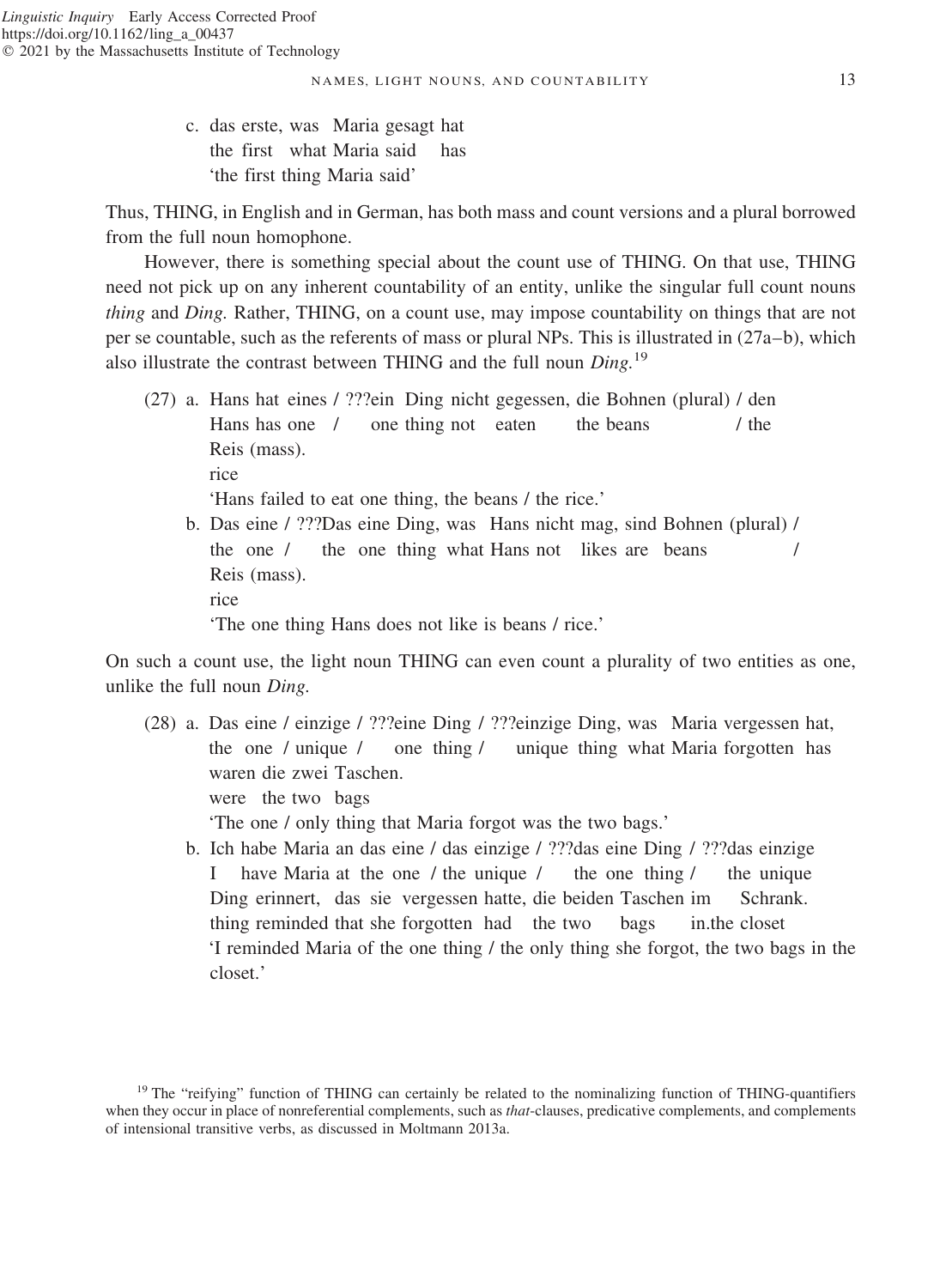THING contrasts in that respect with the light singular count noun PERSON, which cannot be used to refer to a plurality of people, as the impossibility of the collective predicate in (29) makes clear.

## (29) ???Everyone / Someone met in the room.

On such singular count uses, THING acts like a numeral classifier in classifier languages, on a view such as Rothstein's (2017), mapping a domain not specified for countability onto a countable one. That is, THING imposes countability by picking up on a distinguishing property of elements of the domain, whether they are stuff or things. THING is then both mass and count in the sense that it applies to a domain not specified for countability and may map it onto one that is. Given that, the selection of *w*-pronouns by THING-quantifiers can be attributed to the mass status (on one side) of (singular) THING.<sup>20</sup>

Apart from the behavior of THING with mass nouns, there are general philosophical reasons to regard the light noun *thing* as a mass noun: generally, counting requires a sortal, giving the identity conditions of the things being counted (Frege 1884). Given that view, there could not be a count predicate for everything there is. This appears to be reflected also in the fact that count quantifiers such as *many*, *few*, and *a few* do not allow THING as restriction; they only allow the light count noun PERSON, or else a deleted full noun, requiring an antecedent (section 1).

The light noun TIME is clearly noncount semantically, as its overt counterpart *time* is a mass noun. There are a number of reasons to consider it a noncount noun  $[-\text{count}]$ . First of all, its manifest version in *someplace* does not come with a plural (Collins 2007). Yet *someplace* / *somewhere* can appear in contexts where a plural would be strongly preferred. Thus, if John and Mary live in different places in Europe, (30a) is still acceptable, but (30b) is not, as opposed to (30c).

- (30) a. John and Mary live somewhere in Europe.
	- b. John and Mary live in some place in Europe.
	- c. John and Mary live in some places in Europe.

The light noun PLACE satisfies standard semantic criteria for mass nouns (Pelletier and Schubert 1989, 2003): it is cumulative (the sum of two places is again a place) as well as divisive (a part of a place is again a place). Even apart from standard extensional mereological criteria for mass nouns, there are fundamental ontological differences between places and individuals, which rank places below the level of individuals in terms of degrees of individuation and motivate a classification of PLACE as noncount. Thus, Strawson (1959) distinguishes a conceptually (and perhaps developmentally) earlier stage of the use of language, namely, as a feature-placing language. A feature-placing language does not involve reference to individuals; it involves only the placing

 $20$  There is also a view on which the mass/count distinction is not binary, but may involve various criteria (Kulkarni, Treves, and Rothstein 2020). Different criteria may then fail to classify THING and PLACE together with the count noun PERSON.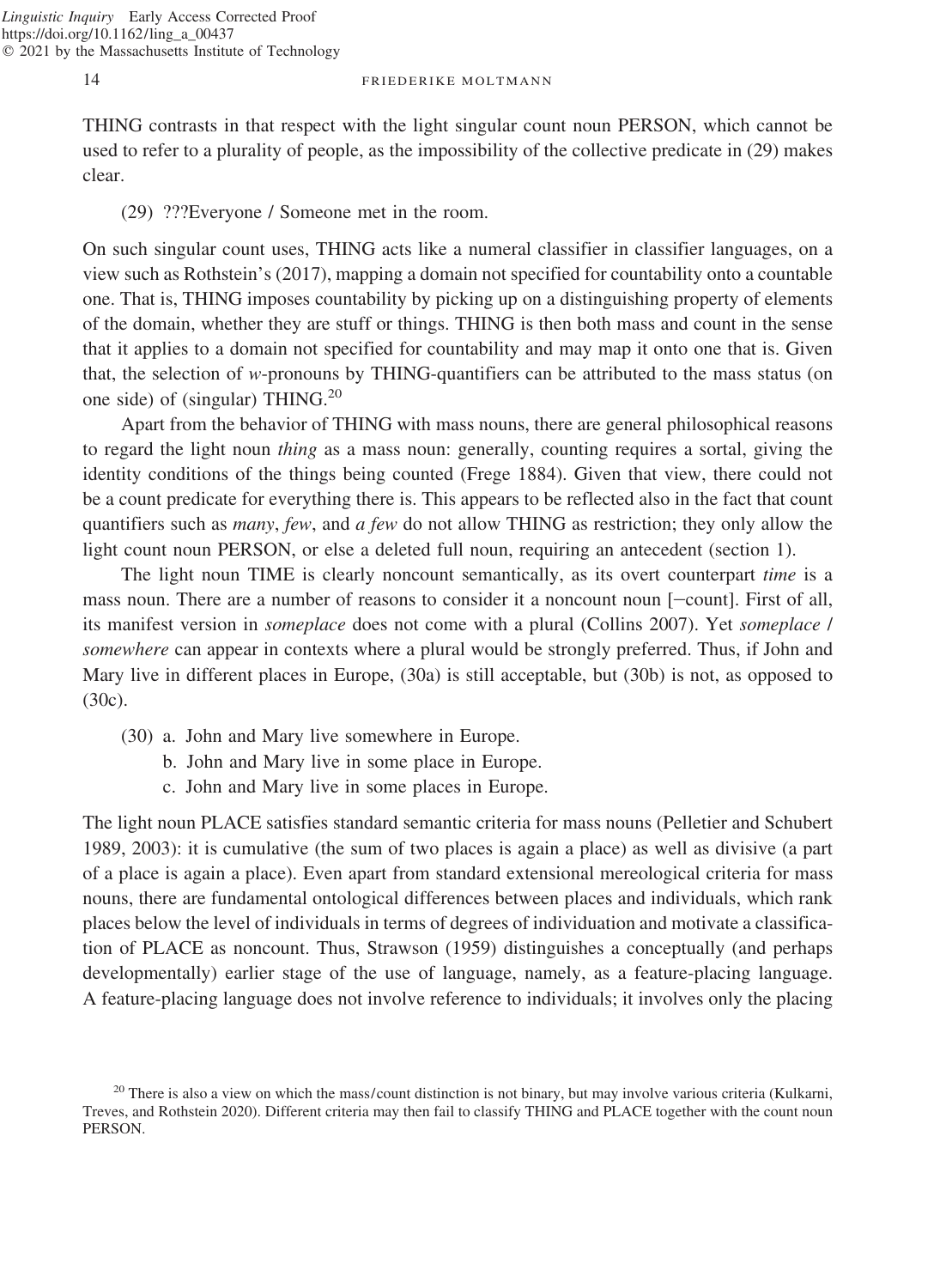#### NAMES, LIGHT NOUNS, AND COUNTABILITY 15

of a feature (quality) at a location. Locations thus are prior, conceptually and possibly developmentally, to individuals. Individuals that are material objects are individuated in terms of persistence conditions across different locations and at different times. Locations form a basis for the individuation of individuals, but not conversely.<sup>21</sup>

To summarize, light nouns come with a mass/count distinction that is strictly grounded in semantic or ontological properties of their denotations, with only PERSON having the status of a light count noun (as well as the light noun HOUSE, as we will see in the next section).

## **5 Type 1 Names in German: Names for People, Buildings, and Places**

German names exhibit a remarkable pattern in the selection of *w*-pronouns and plural anaphora, displaying a sharp divide between person names on the one hand and place names on the other. In addition, "productive" names for times, numbers, and expression types side with names for places.

Two types of proper names need to be distinguished, for German as well as English and similar languages: *type 1* names and *type 2* names, as I will call them. Type 1 names take the form of simple nouns in argument position (English *John* or *London*).<sup>22</sup> Type 2 names require a determiner in argument position (English *the Hudson*, *the Parthenon*).

In German, type 1 names for people and type 1 names for places (cities, villages, countries, and continents) differ in two respects:

- 1. selection of relative pronouns: *d*-pronouns (*der*, *die*, *das*) or *w*-pronouns (*was*, *wo*), and
- 2. plural anaphora support by a conjunction of proper names as antecedent.

The choice of *d*-pronouns goes along with support of plural anaphora, whereas the choice of *w*pronouns goes along with failure to support plural anaphora.<sup>23</sup>

Here are the relevant generalizations regarding person names. Proper names for people (and animals) select *d*-pronouns.

(31) a. Hans, der  $/$  \*was Hans who / what 'Hans, who'

<sup>21</sup> The full noun *place* is a count noun of the type *fence*, *wall*, and *entity*, nouns that satisfy mereological criteria for mass nouns, yet are count (Moltmann 1997:22, Rothstein 2017). With the full noun *place*, it is the contextually given boundary or integrity of a place that ensures countability.

 $b<sup>22</sup>$  I will not make any particular assumptions about the syntactic structure of type 1 names. See Longobardi 1994 and subsequent work for a discussion of the syntax of type 1 names. On Longobardi's view, names move to D position (possibly only at LF). Head movement to D is no longer available on the view developed here, according to which type 1 names come with a silent light noun that forms the head of the DP. However, movement of the light NP (name – light noun) to Spec,D is available. See later in this section.

<sup>23</sup> The generalizations hold at least for standard German spoken in southern Germany. For some German speakers, *d*-pronouns and *w*-pronouns are interchangeable for place names as well as in other contexts.

A certain regional and colloquial German (southern Germany) allows definite determiners with names (*der Hans* 'the Hans', *die Maria* 'the Maria'). However, there does not seem to be a correlation between the use of definite determiners with names and relative pronoun choices. There is nothing colloquial about the choice of one relative pronoun over another.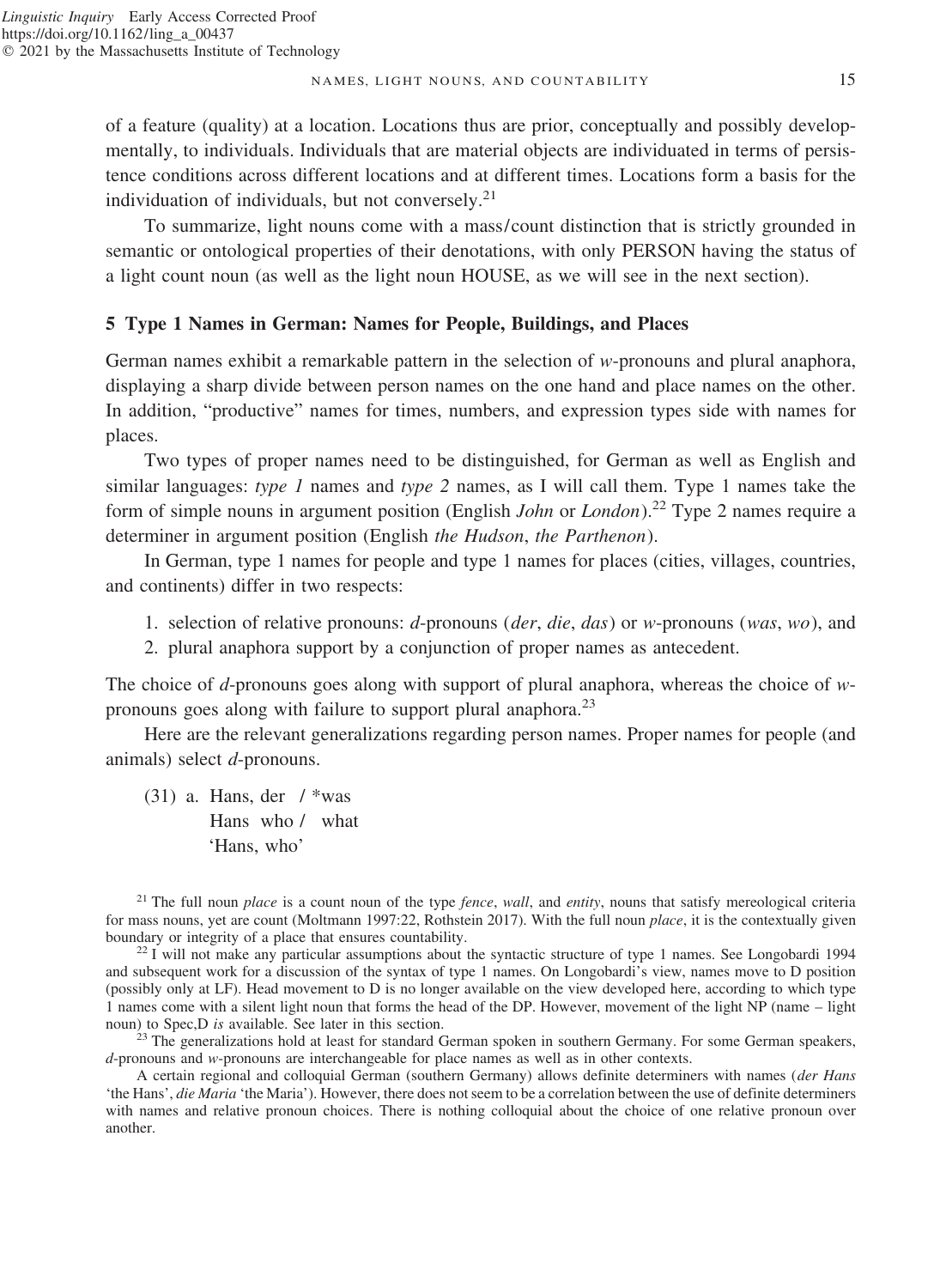b. Maria, die / \*was Maria who / what 'Maria, who'

Besides masculine and feminine names, diminutive names—which are syntactically neuter—also select *d*-pronouns.

- (32) a. Er zeigte uns Fritzchen, das / \*was wir noch nicht gesehen hatten. he showed us Fritzchen that / what we yet not seen had 'He showed us little Fritz, whom we had not seen.'
	- b. Mariechen, das / \*was wir sehr mögen, kann uns helfen. Mariechen that / what we very like can us help 'Little Marie, whom we like a lot, can help us.'

There are also proper names for inanimate objects that select *d*-pronouns, for example, proper names for castles and churches.

- (33) a. Sanssouci, das / ??was kleiner ist als Versailles Sanssouci that / what smaller is than Versailles 'Sanssouci, which is smaller than Versailles'
	- b. Zarskoe Selo, das / ??was größer ist als Pavlowsk Tsarskoe Selo that / what bigger is than Pavlovsk 'Tsarskoe Selo, which is bigger than Pavlovsk'
	- c. Notre Dame, das / ??was beinahe durch ein Feuer zerstört wurde Notre Dame that / what almost by a fire destroyed was 'Notre Dame, which was almost destroyed by fire'

Names for castles and churches are syntactically neuter. This is shown by the fact that a definite determiner that is required by an adjectival modifier of the name must be neuter (regardless of the gender of a suitable sortal noun: *Kirche* 'church' is feminine, *Palast* 'palace' masculine).

- $(34)$  a. das / \*die schöne Notre Dame 'the beautiful Notre Dame'
	- b. das / \*der erstaunliche Zarskoe Selo 'the amazing Tsarskoe Selo'

Here, the choice of neuter gender is based on the nature of the referent.

Names for places, cities, countries, and continents select *w*-pronouns, not *d*-pronouns.<sup>24</sup>

<sup>24</sup> There is one type of exception to the generalization for those speakers and that is plural country names such as *die Niederlande* 'the Netherlands', which select *d*-pronouns.

- (i) die Niederlande, die
	- 'the Netherlands, which'

Here the sortal appears overt (-*lande*), and the names may better be classified as type 2 names, which come with a definite determiner; see section 7.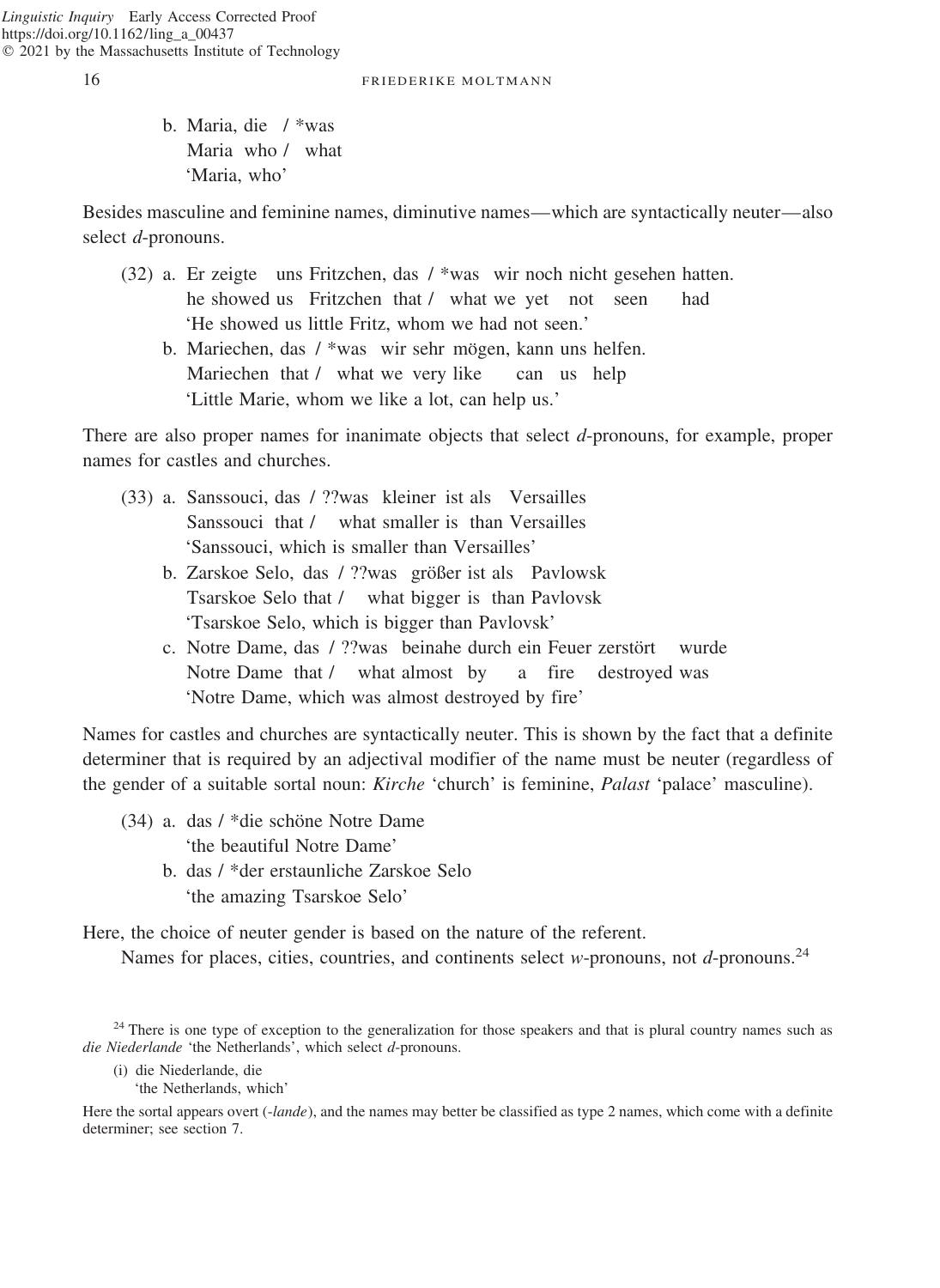- (35) a. Mu¨nchen, was / ???das ich sehr gut kenne Munich what / that I very well know 'Munich, which I know very well'
	- b. Ich kenne Berlin, was / ???das du ja nicht kennst. I know Berlin what / that you PART not know 'I know Berlin, which you do not know.'
	- c. Ich liebe Italien, was / ???das dir ja auch gut gefällt. love Italy what / that you PART too well pleases 'I love Italy, which pleases you too.'
- (36) a. Ich kenne Australien, was / ???das du ja nicht kennst. know Australia what / that you PART not know 'I know Australia, which you do not know.'
	- b. Asien, was / ???das weit größer als Europa ist Asia what / that far bigger than Europe is 'Asia, which is far bigger than Europe'

The same contrast holds for complex relative pronouns of the sort *wovon* 'of which', as opposed to *von dem* 'of which'.

- (37) a. Berlin, womit / ??mit dem ich mich schon lange befasse, ist ein Berlin where.with / with which I myself already long occupy is an interessantes Thema für ein Projekt. interesting topic for a project 'Berlin, with which I have occupied myself for a long time, is an interesting topic for a project.'
	- b. England, wovon / ??von dem er eine Stunde lang sprach England where.of / of which he an hour long spoke 'England, of which he spoke for an hour'
	- c. Afrika, worüber / ??über das wir uns lange unterhalten haben Africa where.about / about which we ourselves long talked have 'Africa, which we talked about for a long time'

Turning then to plural anaphora, in German (as in English) conjunctions of proper names for people are unproblematic as antecedents for plural anaphora.

(38) Anna mag Hans und Franz. Bill mag sie auch. 'Anna likes Hans and Franz. Bill likes them too.'

The same holds for names of churches and palaces.

- (39) a. Ich kenne Notre Dame und Sainte Chapelle. Sie sind beide sehr schön. 'I know Notre Dame and Sainte Chapelle. They are both very beautiful.'
	- b. Zarskoe Selo und Pavlowsk, sie befinden sich in der Nähe von Sankt Petersburg. 'Tsarskoe Selo and Pavlovsk, they are located in the vicinity of Saint Petersburg.'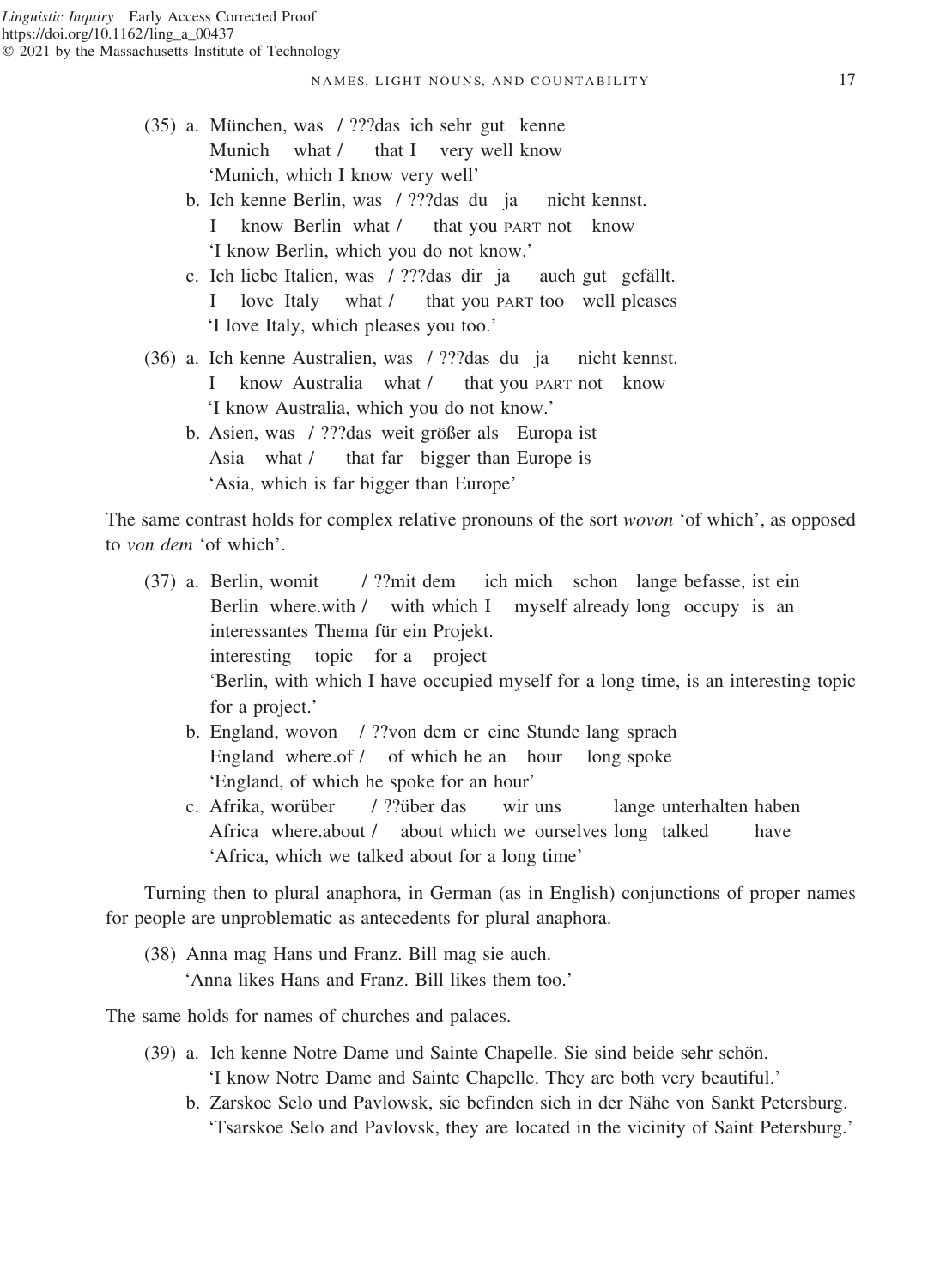By contrast, conjunctions of German names for places do not support plural anaphora. Rather, for the purpose of anaphoric reference to a conjunction of place names, a definite plural NP with a sortal head noun must be chosen.<sup>25</sup>

- (40) a. Ich kenne Berlin und München. Anna kennt ??sie /  $\check{\text{d}}$ iese Städte auch. 'I know Berlin and Munich. Anna knows them / those cities too.'
	- b. Ich mag Frankreich und Italien. Marie mag ??sie /  $\check{\ }$ diese Länder auch. 'I like France and Italy. Marie likes them / those countries too.'

Conjunctions of close appositions with place sortals as head nouns do support plural anaphora, as expected.

(41) Ich kenne die Stadt Berlin und die Stadt München. Maria kennt sie auch. 'I know the city of Berlin and the city of Munich. Maria knows them too.'

The conditions on plural anaphora support are different in English. Conjunctions of English place names are unproblematic as antecedents for plural anaphora.

- (42) a. I know Berlin and Munich. Mary knows them too.
	- b. I like France and Italy. Mary likes them too.
	- c. I would like to visit Australia and Africa. Mary would like to visit them too.

Only in certain larger constructions can German place names go with *d*-pronouns and support plural anaphora. One of them is close apposition, where the *d*-pronoun is selected by the full head noun, with which it agrees in gender.

- (43) a. die Stadt München, die / \*was ich gut kenne the city Munich which / what I well know 'the city of Munich, which I know well'
	- b. Die Städte München und Berlin, ich kenne sie gut. 'The cities of Munich and Berlin, I know them well.'

Another construction involves temporal modification.

(44) das Berlin der 20iger Jahre, das / \*was ich nicht kenne the (neut.) Berlin of.the 20 years which / what I not know 'the Berlin of the '20s, which I do not know'

Here, the proper name most plausibly has undergone meaning shift from a name referring to a place to a noun expressing a sortal concept for temporal stages of the place. The sortal noun is count, allowing for the plural, as in *die Berlins der verschiedenen Epochen* 'the (different) Berlins of the different periods'.

Why do place names in German select *w*-pronouns and fail to support plural anaphora? Given the previous section, NPs that select *w*-pronouns and fail to support plural anaphora are

<sup>25</sup> Again, *die* is possible as well in (40a–b), in the relevant colloquial German. See footnote 23.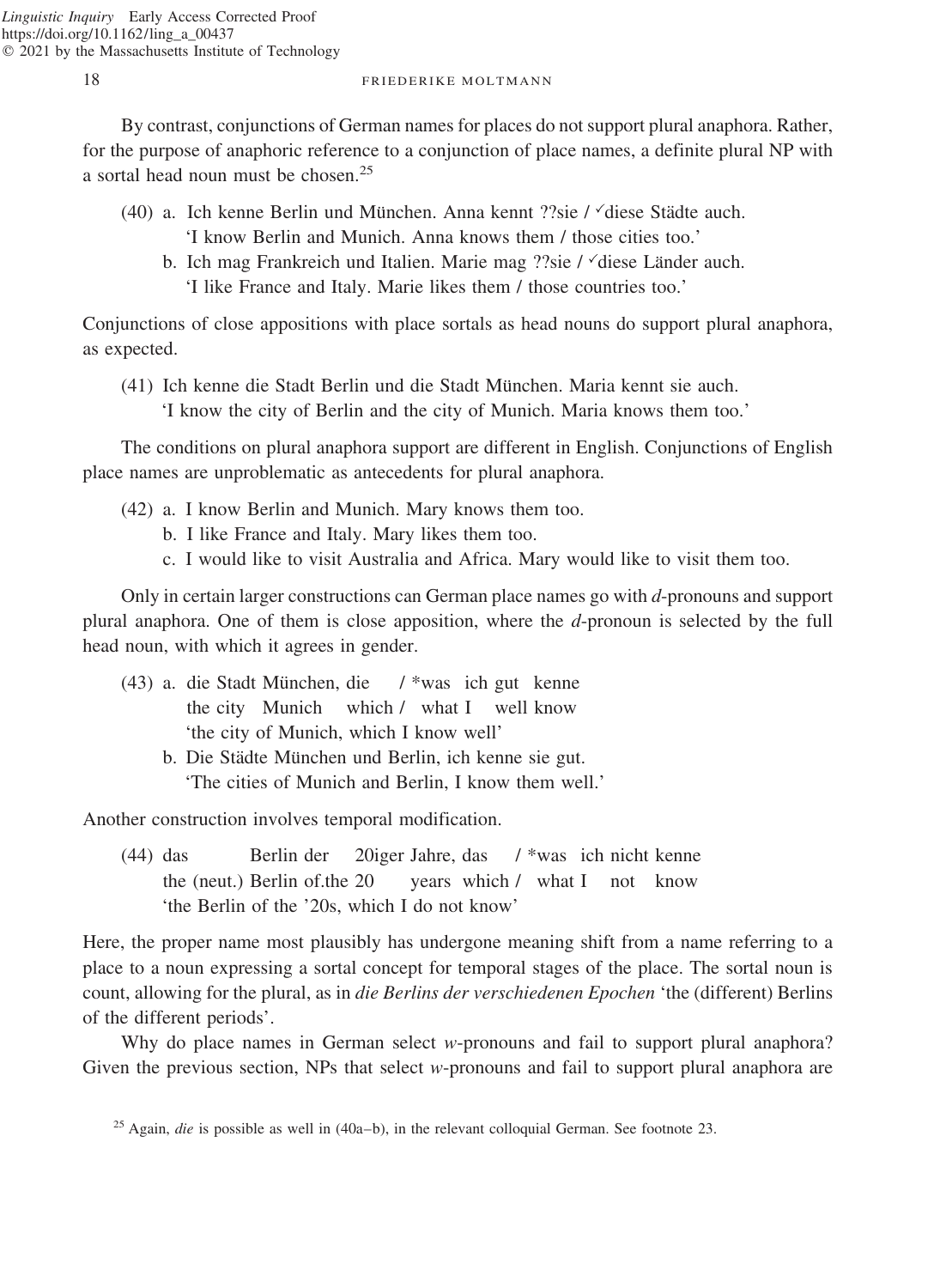#### NAMES, LIGHT NOUNS, AND COUNTABILITY 19

those that involve as head a light noun that is noncount, such as *THING.* German place names themselves can hardly be considered noncount, since they stand for single, well-distinguished entities. Cities, countries, and continents are clearly countable, or at least they are treated as such in the way we ordinarily think and talk about them. The classification of German place names as noncount, however, can be attributed to the presence of a silent PLACE. Like THING, the light noun PLACE is a mass noun, contrasting with PERSON. If silent light nouns are type 1 names, the difference in count status between names for places and names for people in German is explained.<sup>26</sup> A silent light noun thus should constitute the head of a type 1 name, as in (45), determining the count status of the entire DP.

 $(45)$  a. [[Hans [PERSON] $_{\text{Nlight}}$ ] $_{\text{Nlight}}$  $b.$  [[Berlin [PLACE] $_{\text{Nlight}}$ ] $_{\text{NlohtP}}$ ] $_{\text{DP}}$ 

English type 1 names will have the same structures. English differs from German only in that English plural anaphors allow antecedents that are semantically but not syntactically plural.

A syntactic question that arises for type 1 names is why type 1 names do not come with the definite determiner. This question needs to be pursued properly somewhere else. Perhaps the answer may reside in the ability of type 1 names (as light DPs) to move to Spec,D, allowing the determiner to stay unpronounced, as has been proposed for light DPs in general by Collins (2007).

Names for churches and palaces will involve a light noun that, like PERSON, classifies as a count noun. It is plausible that HOUSE is such a light noun. HOUSE functions in various languages as a bare NP, a syntactic role close to that of a light noun (Collins 2007).<sup>27</sup> Examples are Italian (*Sono a casa* 'I am home', *Vado a casa* 'I go home') and French (*a` la maison* 'at home').<sup>28</sup> Thus, *Sanssouci* will have the structure [Sanssouci HOUSE]<sub>NlightP</sub>.

## **6 Productive Names: Names for Times, Addresses, Numbers, and Expression Types**

Certain names are attributed not arbitrarily, by some form of baptism or on another case-by-case basis, but by a scheme aligned with a productive name-formation process applied to a particular domain of entities. These I will call *productive names.* Such names generally take *w*-pronouns and do not support plural anaphora, which means they contain noncount light nouns.

Names for times (years, specific months, or dates) are productive names involving a combination of numerals and names for recurring periods of time in a certain order. German names for times take *w*-pronouns and do not support plural anaphora.

'house of God', Italian *casa del Signore* 'house of the Lord'.

<sup>26</sup> For the suggestion that light nouns are part of names, see Kayne 2010:chap. 8, app. <sup>27</sup> Collins (2007) has argued that *home* has a light noun use, involving PRO for the relevant possessor ([PRO *home*]). However, it is more plausible that *home* in fact has the underlying structure [PRO HOUSE]. Many languages, it seems, do not have a light noun *home*, but use the noun for 'house' instead (Italian *a casa*, German *zu hause*). Alternatively, some languages just use a pronoun or name with a preposition (French *chez soi* 'at one's (home)', *chez Marie* 'at Marie's (home)'). <sup>28</sup> Note that overt *house* can be used to refer to churches: for example, English *house of God*, German *Gotteshaus*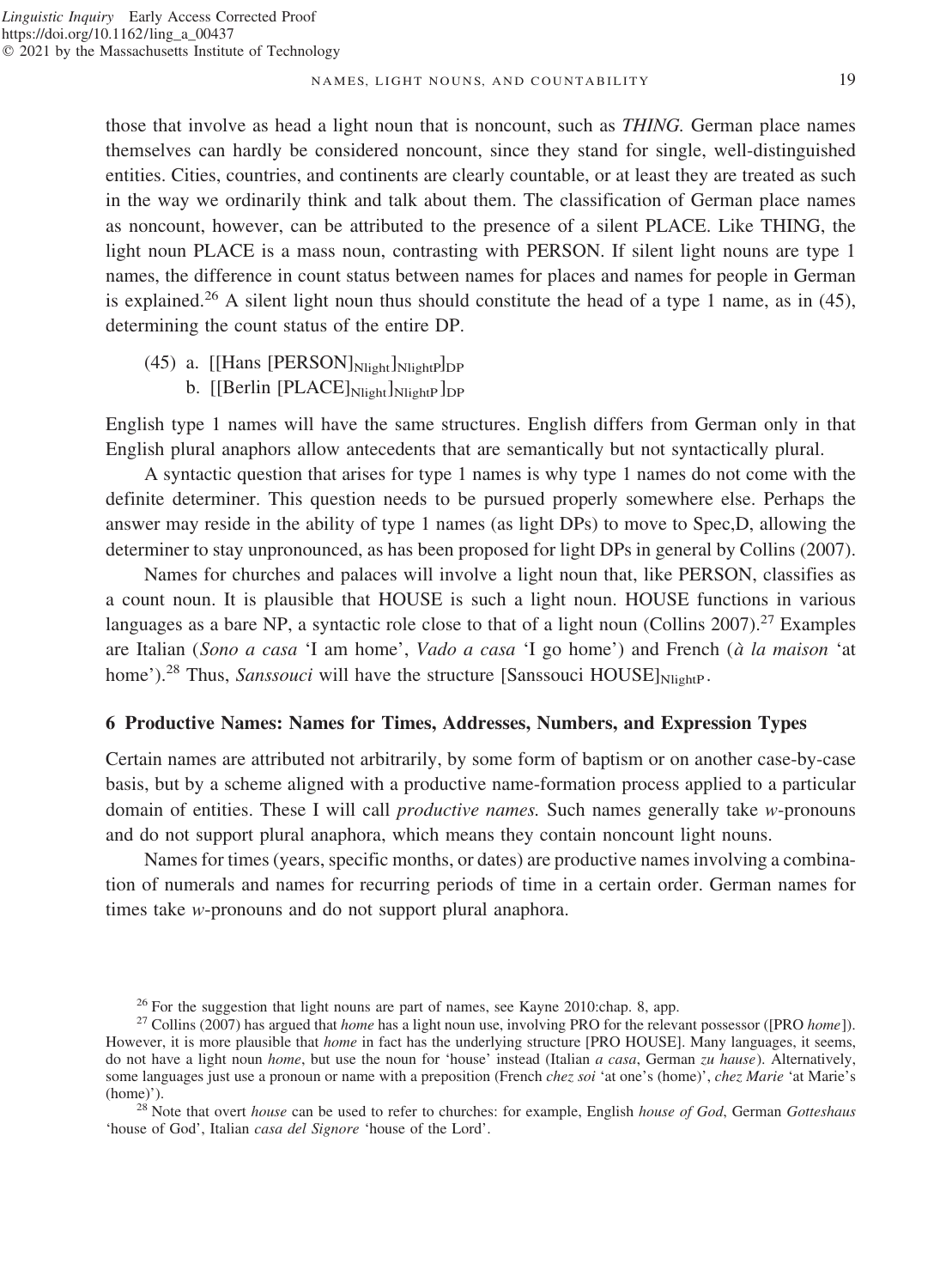- (46) a. 1968, was / ??das interessanter ist als 1970 1968 what / which more.interesting is than 1970 '1968, what / which is more interesting than 1970'
	- b. 1968, worüber / ??über das ich einen Artikel geschrieben habe 1968 where.about / about which I an article written have '1968, about which I have written an article'

A close apposition is required to make *d*-pronouns acceptable for names of times.

- (47) a. das Jahr 1968, das interessanter ist als 1970 the year 1968 which more.interesting is than 1970 'the year 1968, which is more interesting than 1970'
	- b. die Jahre 1968 and 1970, über die ich gerade schreibe 'the years 1968 and 1970, about which I am currently writing'

German names for times also fail to support plural anaphora, unlike their English counterparts (as the translations of (48a–b) make clear).

- (48) a. Ich habe an 1968 und 1970 gedacht. Maria hat auch an \*sie /  $\check{ }$  diese Jahre I have at 1968 and 1970 thought Maria has too at them / those years gedacht.
	- thought

'I have thought about 1968 and 1970. Maria thought about them / those years too.'

b. Anna schlug den dritten und den vierten August vor. Maria schlug \*sie /  $\checkmark$  diese Tage auch vor.

'Anna proposed the third and the fourth of August. Maria proposed them / those days too.'

Names for years, days, or months as such could hardly classify as noncount semantically, since they stand for well-individuated temporal units and are part of a conventionalized schema for naming them in a certain order. However, the noncount status of names for times can be attributed to the presence of the light mass noun TIME.<sup>29</sup> As part of a name, TIME does not tell whether the referent is a year, month, or day. However, the choice of a particular temporal unit as the referent of the name will be part of the naming schema that goes along with the particular type of productive name.

Names for addresses are productive names referring to places. They select *w*-pronouns and fail to support plural anaphora.

(49) a. 1600 Pennsylvania Avenue, was / \*das die Adresse des Weissen Hauses ist 1600 Pennsylvania Avenue what / which the address of.the White House is '1600 Pennsylvania Avenue, what / which is the address of the White House'

<sup>29</sup> One might suggest that *1968* is in fact accompanied by both TIME and YEAR. However, it is unlikely that YEAR is noncount. Note that the full noun *year* has not only a count noun use, but also a use as a measure noun (as in *for several years*).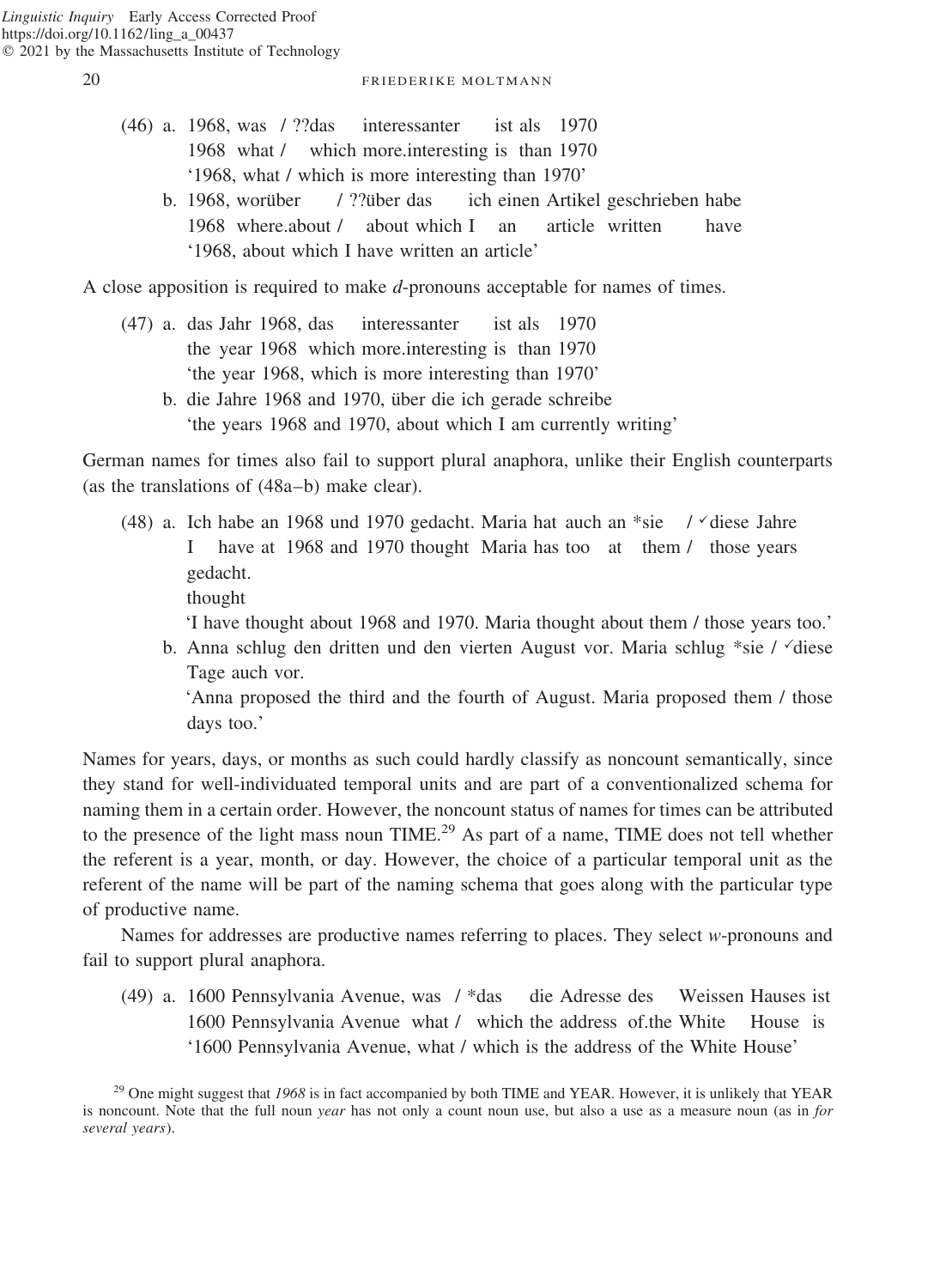b. 1600 Pennsylvania Avenue und 10 Downing Street, ich merke mir ???sie / diese Adressen.

'1600 Pennsylvania Avenue and 10 Downing Street, I will recall them / those addresses.'

This is obviously due to the presence of the light mass noun PLACE in names for addresses. Recall, by contrast, that names for buildings (churches, palaces) involve the light count noun HOUSE and thus are not categorized as place names.

Names for numbers are also productive names, being formed by nominalizing the corresponding numeral adjective (or numeral quantifier). Number words such as *two* can occur in argument position, as in  $(50)$ , and thus can, at least syntactically, be used as names.<sup>30</sup>

(50) Two is smaller than four.

German names for numbers take *w*-pronouns and do not support plural anaphora (Moltmann 2013a:chap. 4, 2013b).<sup>31</sup>

- (51) zwei, was / ??das kleiner als vier ist two what / which smaller than four is 'two, which is smaller than four'
- (52) a. Hans addierte zehn und zwanzig. Maria addierte \*sie / diese Zahlen auch. 'Hans added ten and twenty. Maria added them / those numbers too.'
	- b. Zehn und zwanzig sind durch zwei teilbar. \*Sie / Diese Zahlen sind keine ten and twenty are by two divisible they / those numbers are no Primzahlen.

prime.numbers

'Ten and twenty are divisible by two. They / Those numbers are not prime numbers.'

<sup>30</sup> In Hofweber 2005 and Moltmann 2013a,b, simple numerals are taken to still have adjectival or quantificational meaning. But see Moltmann 2017 for arguments that their syntactic status is that of a name and no longer that of an adjective or quantifier.<br> $31$  German number words can also appear in the type 2 name construction, in which case, as expected, they take

*d*-pronouns.

- (i) die Zwei, die / \*was eine Primzahl ist
	- the (fem.) two which / that a prime.number is 'two, which is a prime number'

In (i), the feminine gender of *die* matches the feminine gender of the unpronounced sortal *Zahl.* Such type 2 number names are restricted to relatively low numbers (iia), a constraint that does not hold for close appositions with an overt head (iib).

- (ii) a. die Zehn, ??die Zwanzig, ???die Dreiundzwanzig, ???die Hundert 'the ten, the twenty, the twenty-three, the hundred'
	- b. die Zahl dreiundzwanzig, die Zahl hundert
		- 'the number twenty-three, the number hundred'

English does not have type 2 number names (just as it does not have type 2 names for lakes).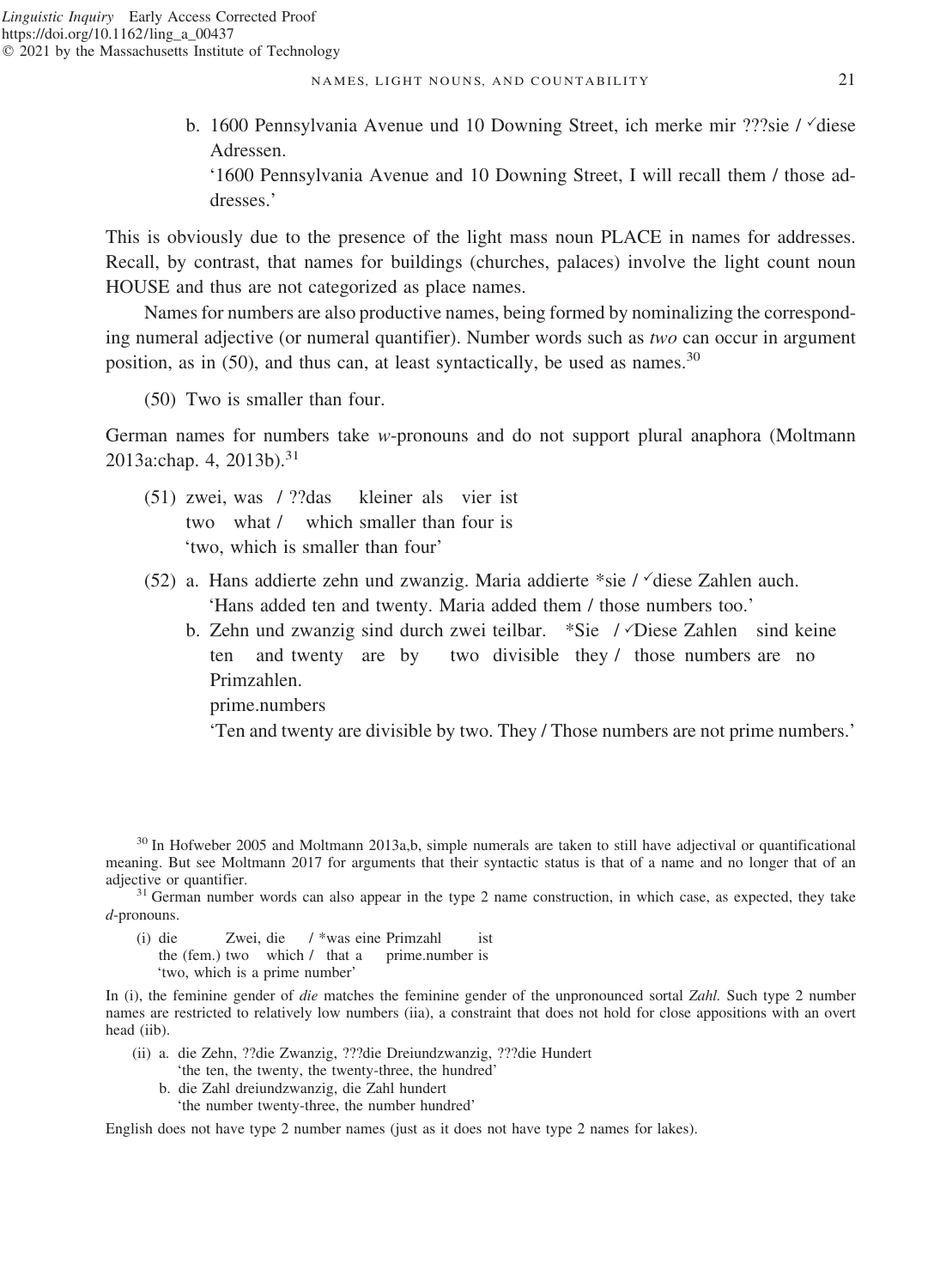The noncount status of number names can be attributed to the presence of the light mass noun THING.<sup>32</sup> Conjunctions of number words in English do support plural anaphora, as shown by the acceptability of the translations of  $(52a-b)$ , due to the fact that plural anaphors in English require their antecedents to be just semantically, not syntactically plural.

Another type of productive name is pure quotations (in contexts where they act as referential terms). Pure quotations are uses of expressions that appear to involve the formation of expressionreferring names, at least in contexts such as subject position in (53a) and object position in (53b) (which allow replacement by an explicit expression-referring term of the sort 'the name *Anna*').33

- (53) a. *Anna* ist zweisilbig. '*Anna* is disyllabic.'
	- b. Hans buchstabierte *Anna.* 'Hans spelled *Anna.*'

German pure quotations in contexts such as (54a–b) take *w*-pronouns rather than *d*-pronouns.

- (54) a. *Anna*, was / \*das der Name dieser Frau ist, ist zweisilbig. *Anna* what / which the name of.this woman is is disyllabic '*Anna*, what / which is the name of this woman, is disyllabic.'
	- b. Hans buchstabierte *ich*, was / \*das ein Pronomen ist. Hans spelled *I* what / which a pronoun is 'Hans spelled *I*, which is a pronoun.'

Moreover, conjunctions of pure quotations in German do not support plural anaphora.

- (55) a. *Anna* und *Marie* sind zweisilbig. ???Sie sind nicht dreisilbig. '*Anna* and *Marie* are disyllabic. They are not trisyllabic.'
	- b. Hans schrieb *Ich* and *Du* an die Tafel. Bill schrieb ???sie auch an die Tafel. 'Hans wrote *I* and *You* on the blackboard. Bill wrote them on the blackboard too.'

German pure quotations thus pattern with mass NPs, which would be puzzling given the nature of expression types. However, the noncount status of pure quotations can be attributed to the presence of the light noun THING in pure quotations when they occur as expression-referring names.

As the translations of (55a–b) illustrate, conjunctions of pure quotations in English do support plural anaphora, which again is due to the fact that English plural anaphora requires semantic plurality, not syntactic plurality.

<sup>&</sup>lt;sup>32</sup> One might think that number names contain a silent light noun NUMBER. NUMBER, however, is less obviously mass since it takes the plural, at least in English (*enormous numbers of*; Kayne 2005:182).

<sup>&</sup>lt;sup>33</sup> Pure quotations like those in (53a–b) differ from pure quotations as in small clause predicates of verbs of calling and in *as*-phrases, where they act predicatively rather than referentially. See section 8.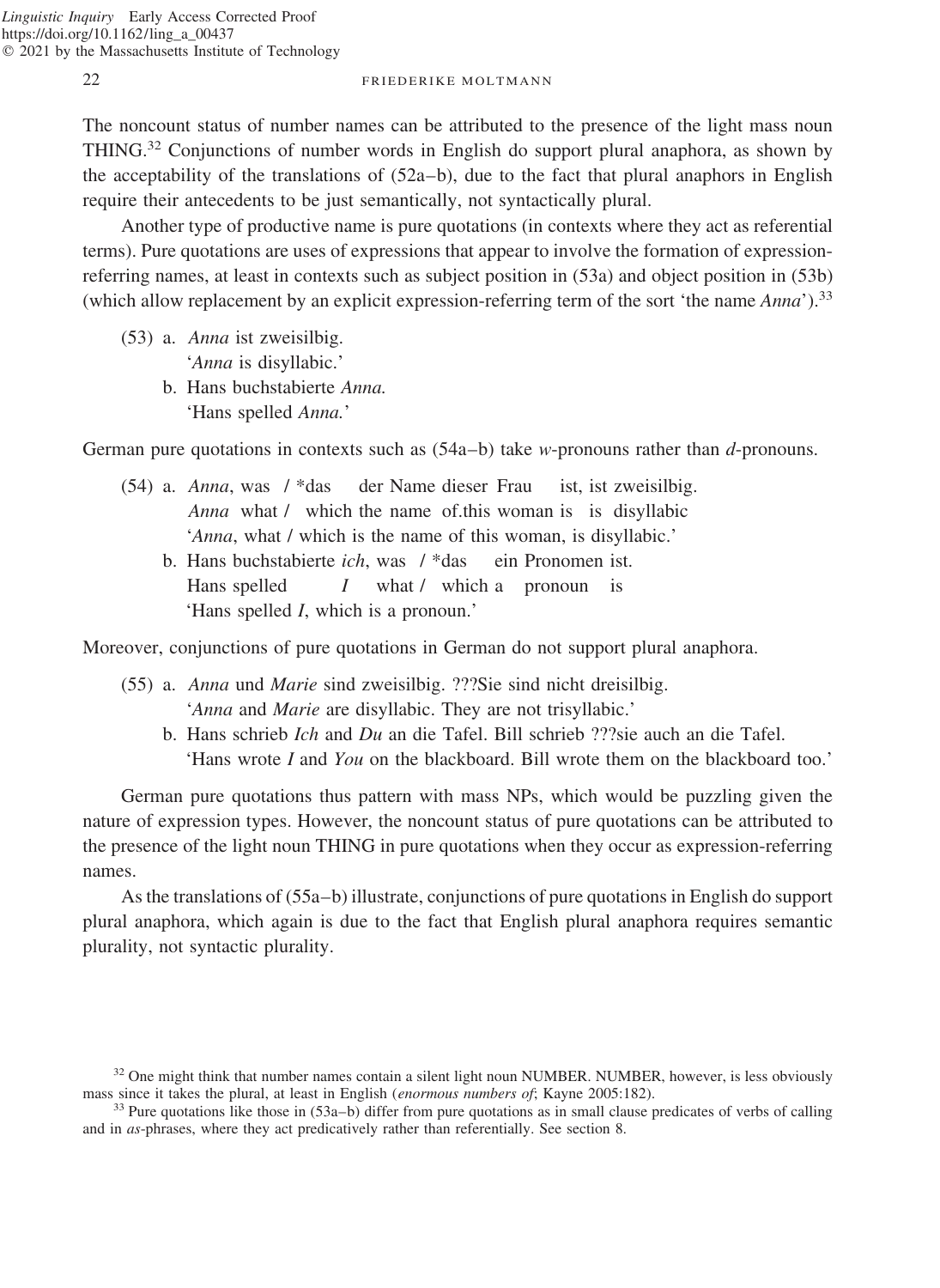## **7 Type 2 Names in German: Names for Mountains, Lakes, Temples, and Stones**

Type 2 names display a different syntactic structure from type 1 names. Type 2 names involve a more specific, full sortal noun, which generally can appear overtly, as well as the definite determiner, which needs to agree with the sortal. German makes use of the type 2 name construction for names for mountains, lakes, temples, and famous precious stones; other languages may make other choices. Below are examples with German names for mountains.

- (56) a. der Mont Blanc, der
	- b. die Zugspitze, die
	- c. das Erzgebirge, das

In type 2 names for mountains without explicit sortal, the masculine definite determiner matches the masculine gender of the German sortal *Berg* 'mountain' and obviously indicates its silent presence.

- (57) a. der Fujiyama, der
	- b. der Vesuv, der
	- c. der Etna, der

The choice of type 2 names for mountains is rather strict. Just knowing that *Kailash* is the name for a sacred mountain in Tibet, speakers have very firm intuitions that the name cannot occur on its own in argument position, but requires the masculine definite determiner.<sup>34</sup>

(58) a. \*Man darf Kailash nicht besteigen. one is.allowed Kailash not climb 'One is not allowed to climb Kailash.' b. \*Kailash ist heilig. 'Kailash is sacred.' (59) a. Man darf den Kailash nicht besteigen.

one is.allowed the Kailash not climb 'One is not allowed to climb the Kailash.' b. Der Kailash ist heilig. 'The Kailash is sacred.'

The definite determiner is not obligatory with type 2 names, though, when they are used as vocatives.

(60) (\*Der) Kailash, endlich erblicke ich dich! (the) Kailash finally see I you '(The) Kailash, finally I see you!'

<sup>&</sup>lt;sup>34</sup> There are certain sorts of names for mountains that are exceptions to the generalization. Names for alps, for example, may be feminine (*die Jungfrau*, *die Dent Blanche*) or neutral (*das Wiesmies*). Such names should be considered idiomatic. There are also certain German names for places that come with a definite determiner and should similarly be considered idiomatic (*die Camargue* 'the Camargue', *die Turkei* 'Turkey').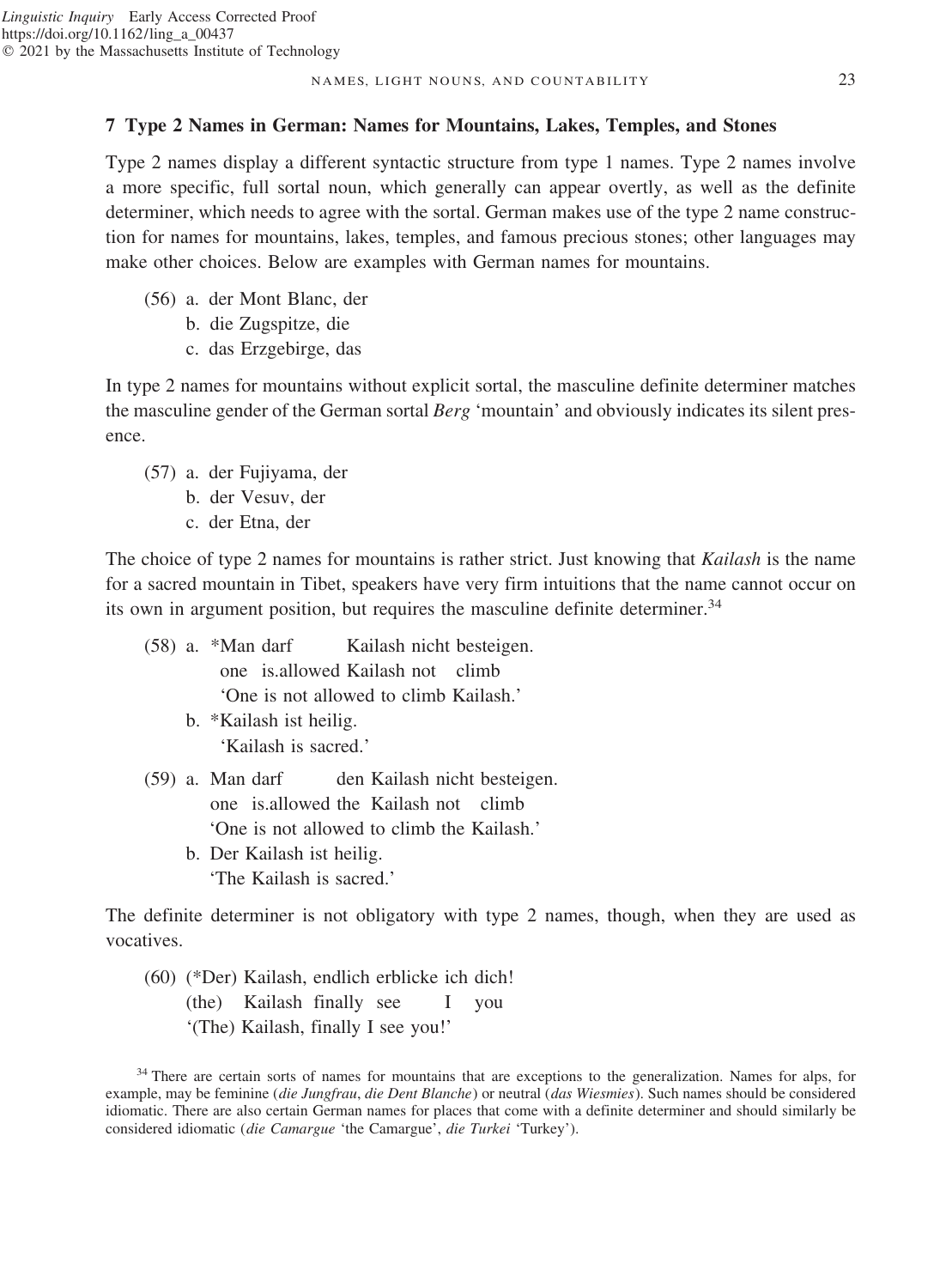In the predicate position of small clause complements of verbs of calling, type 2 names may also occur without a determiner.

(61) Er nannte den Berg *Kailash* / *den Kailash.* 'He called the mountain *Kailash* / *the Kailash.*'

Whether a determiner appears depends on whether the calling act is directed toward the referent, involving a vocative use of the name, as in (62a), or whether it makes reference to it in the third person, as in (62b).

- (62) a. Er wandte sich an den Berg als *Kailash.* 'He addressed the mountain as *Kailash.*'
	- b. Er bezog sich auf den Berg als *der Kailash.* 'He referred to the mountain as *the Kailash.*'

Examples of German names for lakes containing an explicit sortal (possibly from a different language) are *der Bodensee, der Zürichsee, der Lago Maggiore*. Other names for lakes require the masculine definite determiner, whose gender matches the gender of the sortal noun *See* 'lake'. Again, names for lakes not familiar to a speaker trigger clear intuitions that they must take the masculine definite determiner in argument position. Thus, just knowing that *Manasarovar* is a name for a lake (the lake next to Mount Kailash, which is equally sacred), speakers know that the name can be used in argument position only with the masculine definite determiner.

- (63) der Manasarovarsee / der Manasarovar / der See Manasarovar 'the Manasarovar lake / the Manasarovar / the lake Manasarovar'
- (64) a. Ich will \*Manasarovar /  $\checkmark$  den Manasarovar sehen. I want Manasarovar / the Manasarovar see 'I want to see Manasarovar / the Manasarovar.'
	- b. \*Manasarovar / *Der Manasarovar ist ebenso heilig wie der Berg Kailash.* Manasarovar / the Manasarovar is equally sacred as the mountain Kailash 'Manasarovar is equally as sacred as Mount Kailash.'

In English, names for lakes and mountains are not type 2 names (*Lake Garda* / \**the Gardalake*, *Mount Vesuvius* / \**the Vesuvius*). This illustrates that the choice between type 1 and type 2 names for particular kinds of entities is language-specific.

Names for temples are type 2 names in both German and English. For a fairly familiar temple name, this is illustrated below.<sup>35</sup>

<sup>&</sup>lt;sup>35</sup> It is remarkable that names for churches and for temples are treated so differently in one and the same language. In German, names for churches are type 1 names, whereas names for temples are type 2 names. Names for temples are less integrated into German than names for churches, presumably because of the dominance of Christianity in German culture.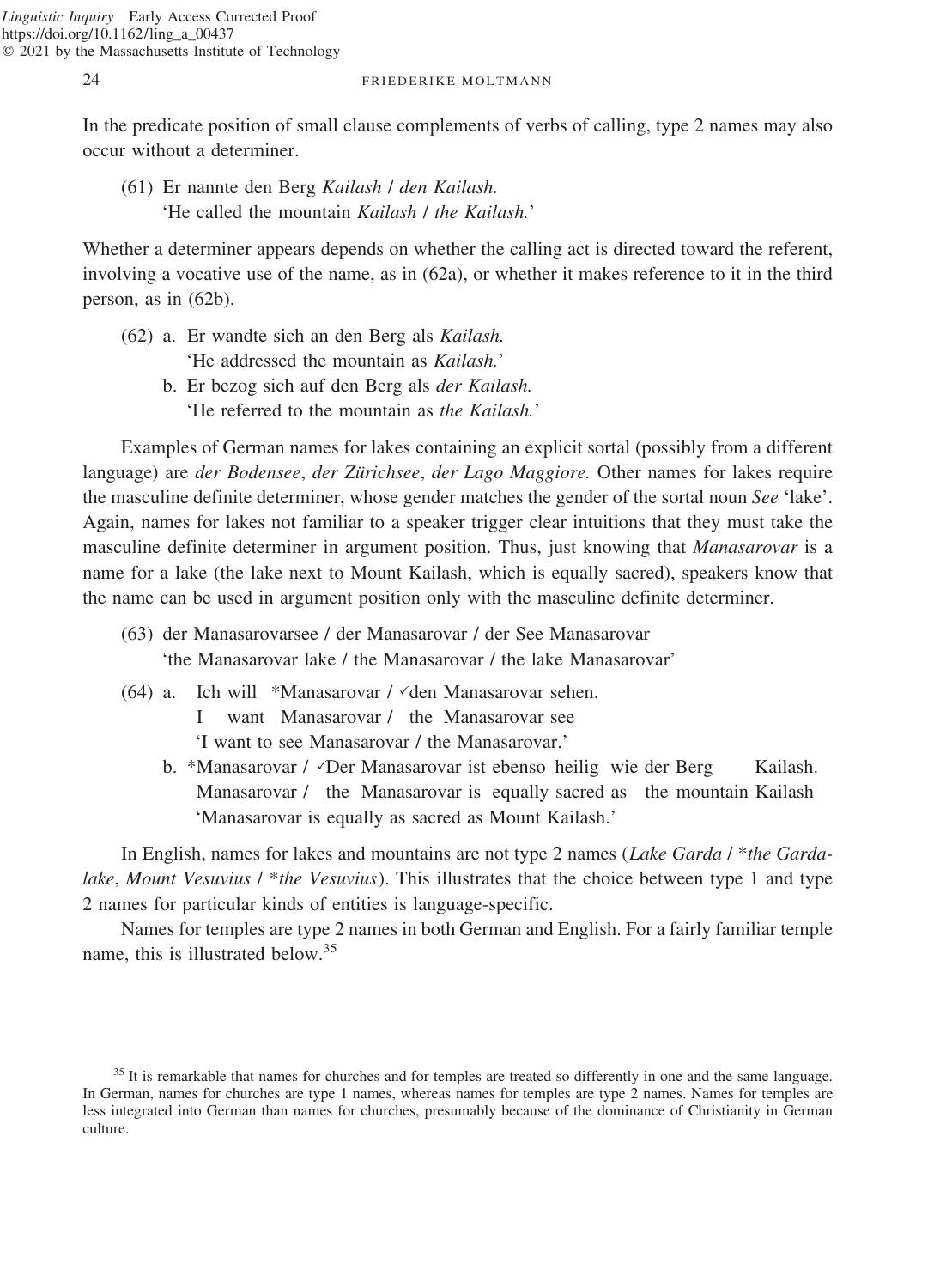(65) Wir haben \*Parthenon /  $\checkmark$  den Parthenon /  $\checkmark$  den Parthenontempel besichtigt. we have Parthenon / the Parthenon / the Parthenon.temple visited 'We have visited Parthenon / the Parthenon / the Parthenon temple.'

The masculine gender of the definite article indicates the silent presence of the sortal noun *Tempel* 'temple'.<sup>36</sup>

Unlike type 1 names, type 2 names always select *d*-pronouns and support plural anaphora.

- (66) der Kailash, der heilig ist the Kailash which sacred is 'the Kailash, which is sacred'
- (67) Hans will den Kailash und den Manasarovar sehen. Maria will sie auch sehen. Hans wants the Kailash and the Manasarovar see Maria wants them too see 'Hans wants to see the Kailash and the Manasarovar. Maria wants to see them too.'

Concerning the syntactic structure of type 2 names, I will simply assume that the overt or silent full sortal noun forms the head of a compound, as in (68a) and (68b).

(68) a. der [Manasarovar [See] $_{\text{N}}$ ]<sub>NP</sub> b. der [Manasarovar  $[e]_N$ ]<sub>NP</sub>

Such a compound structure is obligatory when forming new type 2 names whose sortal is not understood from the context—for example, names for famous precious stones (*der Hope-Diamant* 'the Hope Diamond', *der Rockefeller-Smaragd* 'the Rockefeller Emerald').<sup>37</sup>

The sortal in type 2 names can hardly be considered a light noun, given the variety and culture-specificity of the sortals such names involve. This may present a difficulty for the generalization that only light nouns, not full nouns, can remain silent without an antecedent (Kayne 2005). There is a plausible extension of the notion of antecedent, though, allowing an antecedent for a silent full noun to be found not just in the preceding discourse context, but also as an activated concept in the community that forms the background of the conversation.

Why do type 2 names select *d*-pronouns and support plural anaphora? There is a double reason for that: first, the presence of the definite determiner and second, the presence of the sortal head noun, which is clearly count, given its overt version.

Type 2 names differ syntactically from close appositions (Jackendoff 1984).

(69) the poet Goethe

Unlike in type 2 names, in close appositions the head noun is obligatory. Moreover, there are constraints on the head noun of close appositions not shared by type 2 names. For example, with

<sup>&</sup>lt;sup>36</sup> There are some yet-to-be-explained differences between the constructions with an overt sortal and an unpronounced sortal. For example, the plural is possible in the former, but not the latter.

<sup>(</sup>i) die Tempel Horaiji und Toji

<sup>&#</sup>x27;the temples Horaiji and Toji'

<sup>37</sup> French uses close appositions instead: *le diamant Hope*, *l'emeraud Rockefeller.*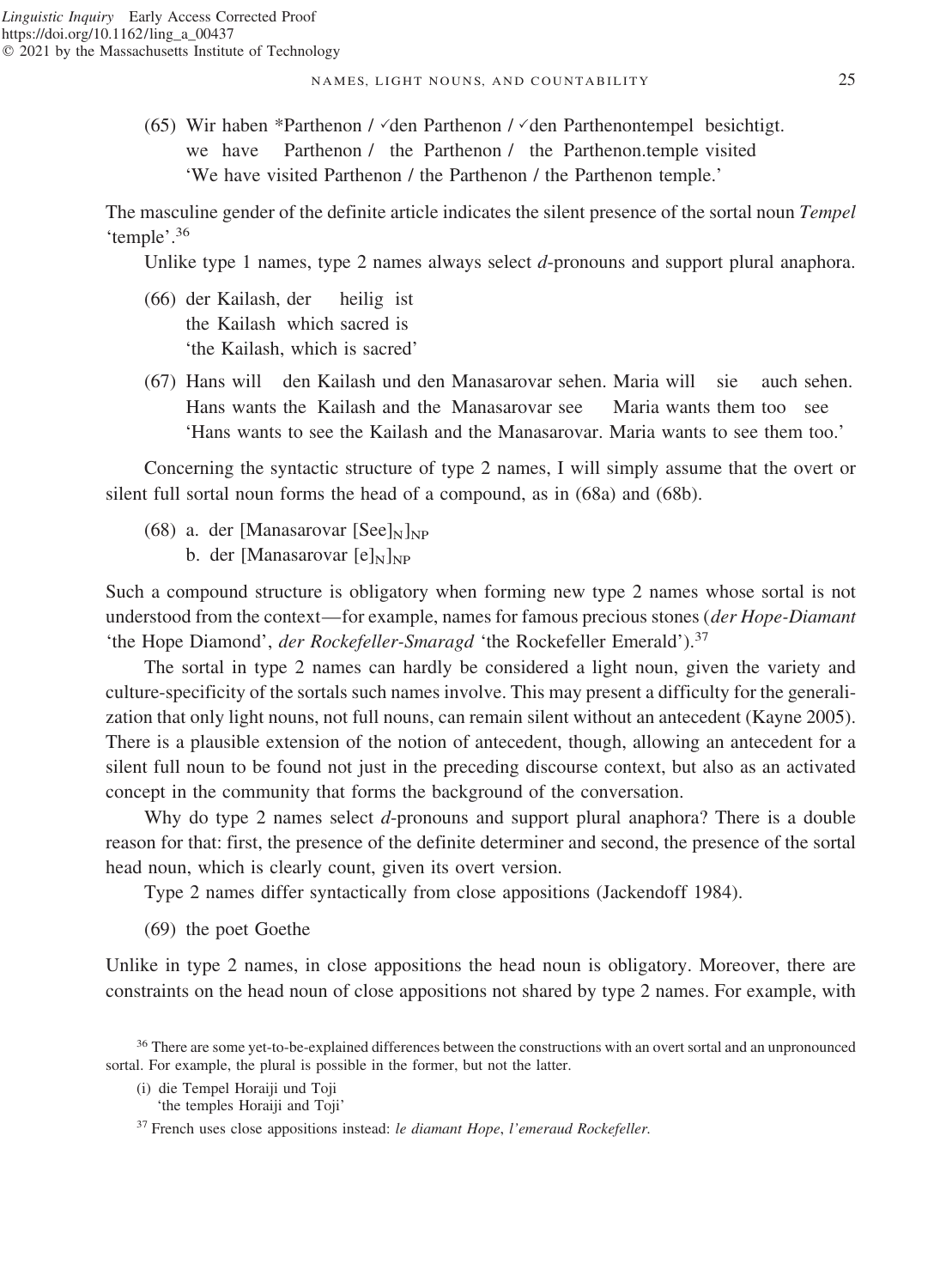person names, the head noun of a close apposition cannot be a mere sortal—it must describe a professional role (???*the person Goethe*). This is naturally explained if a type 1 name occurs in a close apposition together with its silent light noun, so that (69) is in fact as follows:

(70) the poet [Goethe PERSON]

It is a plausible general constraint that the head noun of a close apposition must be a more specific sortal than the light noun that is part of the type 1 name. This is the case for nouns describing professional roles as in (70). Why then is the close apposition *die Stadt Berlin* 'the city of Berlin' fine? It is because *Stadt* is more specific than PLACE, the light noun that is part of the type 1 name *Berlin* PLACE.

## **8 The Predicativist Theory of Names**

This article has presupposed the standard view about proper names: as referential terms, they stand for the same individual in different circumstances of evaluation, based on a causal-historical chain (for nonproductive names) and a conventional naming schema (for productive names). The mass status of German place names and productive names has been attributed to the mass status of the light nouns that make up a silent component of such names. There is an alternative to the semantics of names that has been discussed in the recent philosophical literature, namely, the *predicativist theory* (Matushansky 2008, Fara 2011, 2015). On this theory, names, when forming referential terms, act as part of a definite description with an unpronounced definite determiner, referring to the contextually unique object bearing the property expressed by the name (being called "N" or standing in a suitable contextually given naming relation to "N"). This theory appears to offer a simpler account of the mass status of place names in German. German place names would be based on common nouns that would themselves be mass rather than count, instead of being attributed to the mass status of the silent light noun that forms part of the name. This view faces several problems, though.

First, predicativism faces a general issue of linguistic plausibility, which has been elaborated in particular by Hinzen (2015) and Jeshion (2017).

Second, it is not clear how predicativism would explain the mass status of productive names. In fact, it is not clear how the predicativist view applies to productive names in the first place.

Third, predicativism would have a hard time explaining why place names, if they are just common nouns, should classify as mass. Cumulativity and divisiveness, commonly considered defining characteristics of mass nouns in extensional mereological theories (Pelletier and Schubert 1989, 2003), certainly do not hold for place names: a neighborhood of Berlin is not called *Berlin*, and the Maryland (USA) town of Berlin and the German city are *two Berlins*; they don't form a single plurality called *Berlin.* In fact, when names *are* used as common nouns (derivatively), they clearly are treated as count rather than mass (*the two Naples*, *a second Naples*). The problem does not arise on the present view, which traces the mass status of place names to the mass status of the silent noun PLACE rather than the name with its denotation by itself.

Fourth, there are linguistic differences between common nouns and names when used as predicates of small clause complements of verbs of calling. Matushansky (2008) takes it to be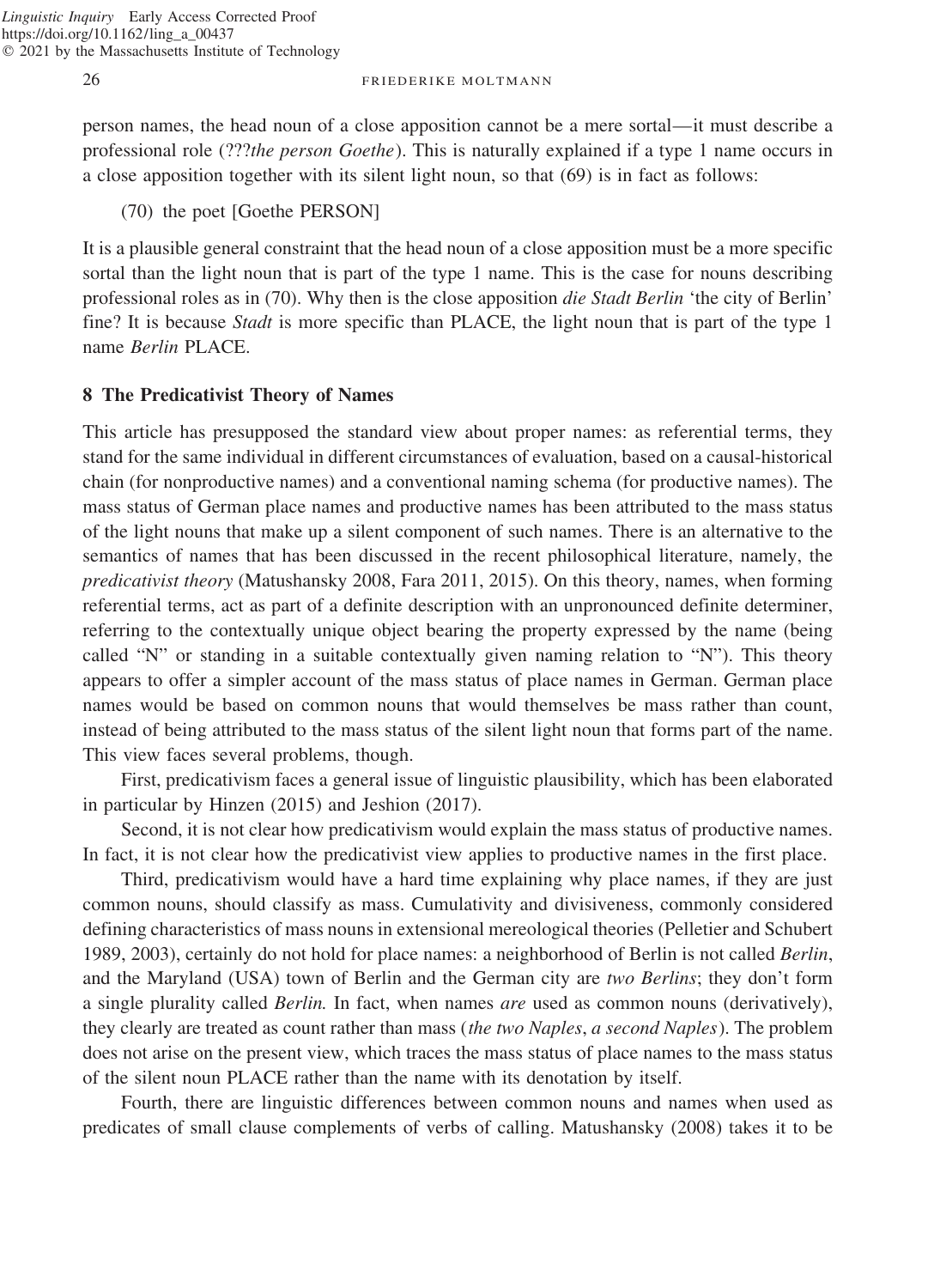syntactic evidence for the predicativist theory that (71a) is syntactically parallel to the small clause construction in (71b).

(71) a. Mary called John *Bill.* b. Mary called John a fool.

(71a) appears to require the name *Bill* to make the same sort of semantic contribution as an ordinary predicate such as *a fool* in the small clause in (71b)—namely, attributing a property of the sort "being called *Bill*" (or "standing in a suitable contextually given naming relation R to the name *Bill*") (Matushansky 2008). Despite their similarities, however, (71a) and (71b) are not entirely on a par. Both (71a) and (71b) describe acts of attribution, but the acts are different in type, involving different conditions of satisfaction and different roles for the small clause predicates. These differences manifest themselves syntactically in German, namely, in the choice of different proforms for the small clause predicates. In German, predicational *nennen* 'to call' as in (71a) goes along with the proforms *was* 'what' and *das* 'that' for the small clause predicate, as seen in (72a–b), whereas appellative *nennen* as in (71b) goes along with the proforms *wie* 'how' and *so* 'so', as seen in (73a–b).

- (72) a. Anna nannte ihn einen Esel. Maria nannte ihn das / \*so auch. 'Anna called him a donkey. Maria called him that too.'
	- b. Was / \*Wie hat Maria ihn genannt? Sie nannte ihn einen Esel. 'What / How did Maria call him? She called him a donkey.'
- (73) a. Er nannte sie *Susi*. Er hätte sie nicht so / \*das nennen sollen. he called her *Susi* he had her not so / that call should 'He called her *Susi.* He should not have called her so / that.'
	- b. Wie / \*Was hat er sie genannt? Er nannte sie *Susi.* how / what has he her called he called her *Susi* 'How / What did he call her? He called her *Susi.*'

*Wie* and *how* are also the proforms used to replace predicational quotations, in (74a–b).

- (74) a. Er sprach *Kußchen* so aus. he pronounced *Küßchen* so 'He pronounced *Küßchen* that way.'
	- b. Wie sprach er *Küßchen* aus? how pronounced he *Küßchen* 'How did he pronounce *Küßchen*?'

This indicates that names as small clause predicates with verbs of calling do not contribute a property in the way ordinary small clause predicates do. They may better be considered pure quotations, but now in a predicative function.<sup>38</sup> The semantic parallelism between  $(71a)$  and  $(71b)$ 

<sup>38</sup> The predicativist theory is also motivated by "common noun" occurrences of names as in *several Marys* or *every Kennedy.* But see Jeshion 2017 for an account of common noun uses of proper names in terms of meaning shift within the causal theory of names.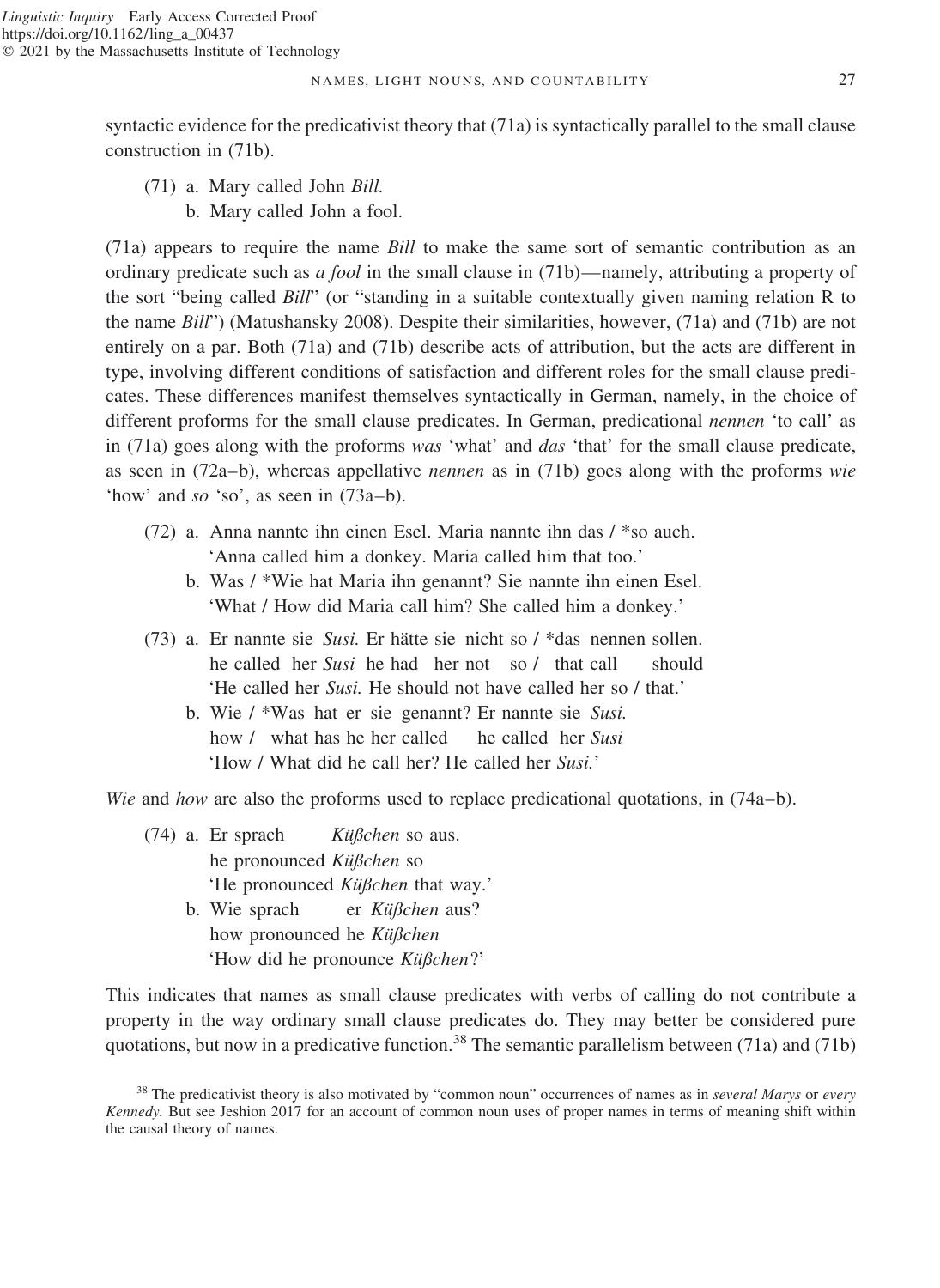then consists in that the act described by the verb of calling is one of attribution of a name (expression type) in (71a) and of a property in (71b). The satisfaction conditions of the former consist in John's having the name, those of the latter in John's having the property. Predicative occurrences of names do not require a property denotation for names, but can be treated as pure quotations. Note that pure quotations can also occur after the preposition *as*, which is reserved for predicational uses of expressions.<sup>39</sup>

- (75) a. John treats Bill as a brother.
	- b. John pronounced *Küßchen* as *cousin*.

Predicative uses of names with verbs of calling thus motivate a more general account of predicative quotation rather than a treatment of names as common nouns.

## **9 Conclusion**

This article has argued that the light nouns that are part of light quantifiers in English, German, and other languages are also part of certain types of proper names (namely, type 1 names), which in German include names for persons, places, and houses, as well as productive names. Light nouns display a countability distinction, with THING, PLACE, and TIME siding with mass (noncount) nouns and PERSON and HOUSE with count nouns. This distinction between the two sorts of light nouns explains puzzling differences in behavior among type 1 names regarding the selection of relative pronouns and the ability to support plural anaphora.

Light nouns are not generally sortals, that is, nouns that convey the identity conditions on types of entities. In particular, THING and PLACE comprise particular sortal concepts (material object, artifact, number, expression type, city, country, continent) and thus only have the status of "dummy sortals." Type 1 names are distinguished from type 2 names, which do not involve a light noun, but contain a specific silent or overt full sortal noun in a different syntactic structure.

What does the presence of light nouns in names mean for the semantics of names? One conclusion that can be drawn from the discussion of the role of light nouns in type 1 names is this. Since light nouns in type 1 names are not generally sortals, giving the identity conditions on the object the name stands for, they underspecify the type of entity being referred to and thus are not suited for the role of sortals that some philosophers have taken to be part of the meaning of names (Geach 1957, Dummett 1973). They contrast in that respect with the sortal nouns that

<sup>39</sup> *Call* itself may have to be translated into German by a verb taking an *as*-phrase, namely, with an adjectival predicate.

(i) Er bezeichnete sie als klug. he called her as intelligent 'He called her intelligent.'

*Nennen* 'call' only allows NPs and names, not adjectives, as small clause predicates.

- (ii) a. Sie nannte ihn einen Esel. 'She called him a donkey.'
	- b. Sie nannte ihn *Johnny.* 'She called him *Johnny.*'
	- c. ??Er nannte sie klug.
		- 'He called her intelligent.'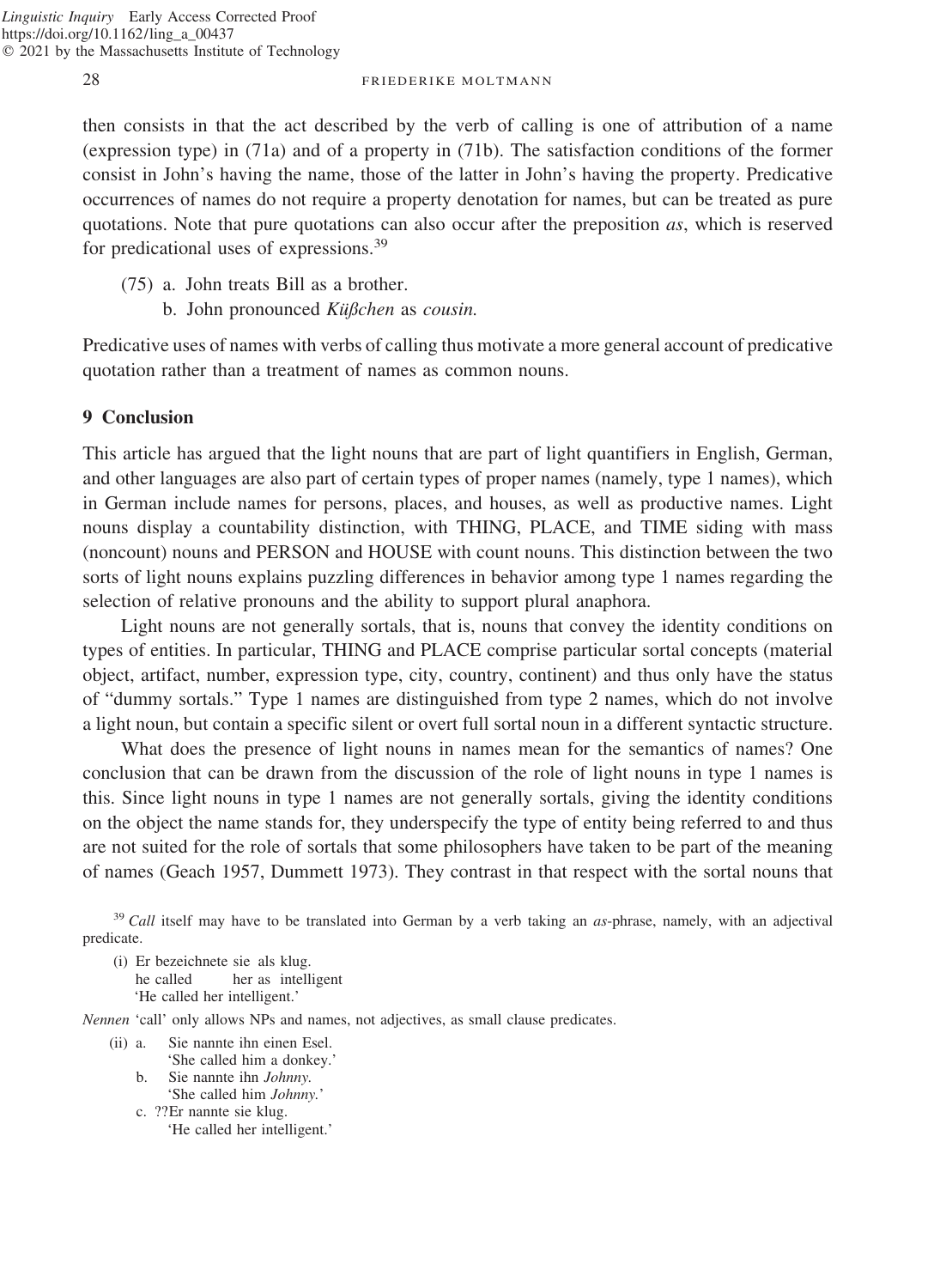NAMES, LIGHT NOUNS, AND COUNTABILITY 29

are part of type 2 names. The function of light nouns in type 1 names is thus somewhat different. Note that the view of names that has become standard in philosophy of language generally does not make use of sortals; it simply says that names refer in virtue of a causal-historical chain involving previous uses of the name or else a referent-fixing schema that goes along with a productive process of name formation.

## **References**

Borer, Hagit. 2005. *Structuring sense.* Vol. I, *In name only.* Oxford: Oxford University Press.

- Brandt, Patrick, and Eric Fuß. 2017. A corpus-based analysis of pronoun choice in German relative clauses. *Belgian Journal of Linguistics* 31:195–218.
- Brandt, Patrick, and Eric Fuß. 2019. Relativpronomenselektion und grammatische Variation: *Was* vs. *das* in attributiven Relativsa¨tzen. In *Grammatik im Korpus*, ed. by Eric Fuß, Marek Konopka, and Angelika Wöllstein, 91–209. Tübingen: Narr.
- Collins, Chris. 2007. Home sweet home. In *NYU working papers in linguistics 1*, ed. by Lisa Levinson and Oana Savescu-Ciucivara, 1–34. New York: New York University, Department of Linguistics.
- Dummett, Michael. 1973. *Frege: Philosophy of language.* Cambridge, MA: Harvard University Press.
- Fara Graff, Delia. 2011. Don't call me stupid. *Analysis* 71:492–501.
- Fara Graff, Delia. 2015. Literal uses of proper names. In *On reference*, ed. by Andrea Bianchi, 251–279. Oxford: Oxford University Press.
- Frege, Gottlob. 1884. *The foundations of arithmetic*, trans. by John L. Austin. Evanston, IL: Northwestern University Press (1978).
- Geach, Peter. 1957. *Mental acts.* New York: Routledge.
- Griffith, Nicholas. 1977. *Relative identity.* New York: Oxford University Press.
- Hinzen, Wolfram. 2016. Linguistic evidence against predicativism. *Philosophy Compass* 11:591–608.
- Hofweber, Thomas. 2005. Number determiners, numbers, and arithmetics. *Philosophical Review* 114: 179–225.
- Jackendoff, Ray. 1984. On the phrase *the phrase* 'the phrase'. *Natural Language and Linguistic Theory* 2:  $25 - 37$ .
- Jeshion, Robin. 2017. 'The' problem for the-predicativism. *Philosophical Review* 126:219–240.
- Kayne, Richard S. 2005. *Movement and silence.* New York: Oxford University Press.
- Kayne, Richard S. 2010. *Comparisons and contrasts.* New York: Oxford University Press.
- Kishimoto, Hideki. 2000. Indefinite pronouns and overt N-raising. *Linguistic Inquiry* 31:557–566.
- Kulkarni, Ritwik, Alessandro Treves, and Susan Rothstein. 2020. Can mass noun syntax be derived from semantics? In *Mass and count in linguistics, philosophy, and cognitive science*, ed. by Friederike Moltmann, 83–102. Amsterdam: John Benjamins.
- Larson, Richard, and Franc Marušič. 2004. On indefinite pronoun structures with APs: Reply to Kishimoto. *Linguistic Inquiry* 35:268–287.
- Linnebo, Øystein. 2017. Plural quantification. In *The Stanford encyclopedia of philosophy* (Summer 2017 edition), ed. by Edward N. Zalta. https://plato.stanford.edu/archives/sum2017/entries/plural-quant/.
- Longobardi, Giuseppe. 1994. Proper names and the theory of N-movement in syntax and Logical Form. *Linguistic Inquiry* 25:609–665.
- Matushansky, Ora. 2008. On the linguistic complexity of proper names. *Linguistics and Philosophy* 21: 573–627.
- Moltmann, Friederike. 1997. *Parts and wholes in semantics.* New York: Oxford University Press.
- Moltmann, Friederike. 2003. Nominalizing quantifiers. *Journal of Philosophical Logic* 32:445–481.
- Moltmann, Friederike. 2013a. *Abstract objects and the semantics of natural language.* Oxford: Oxford University Press.